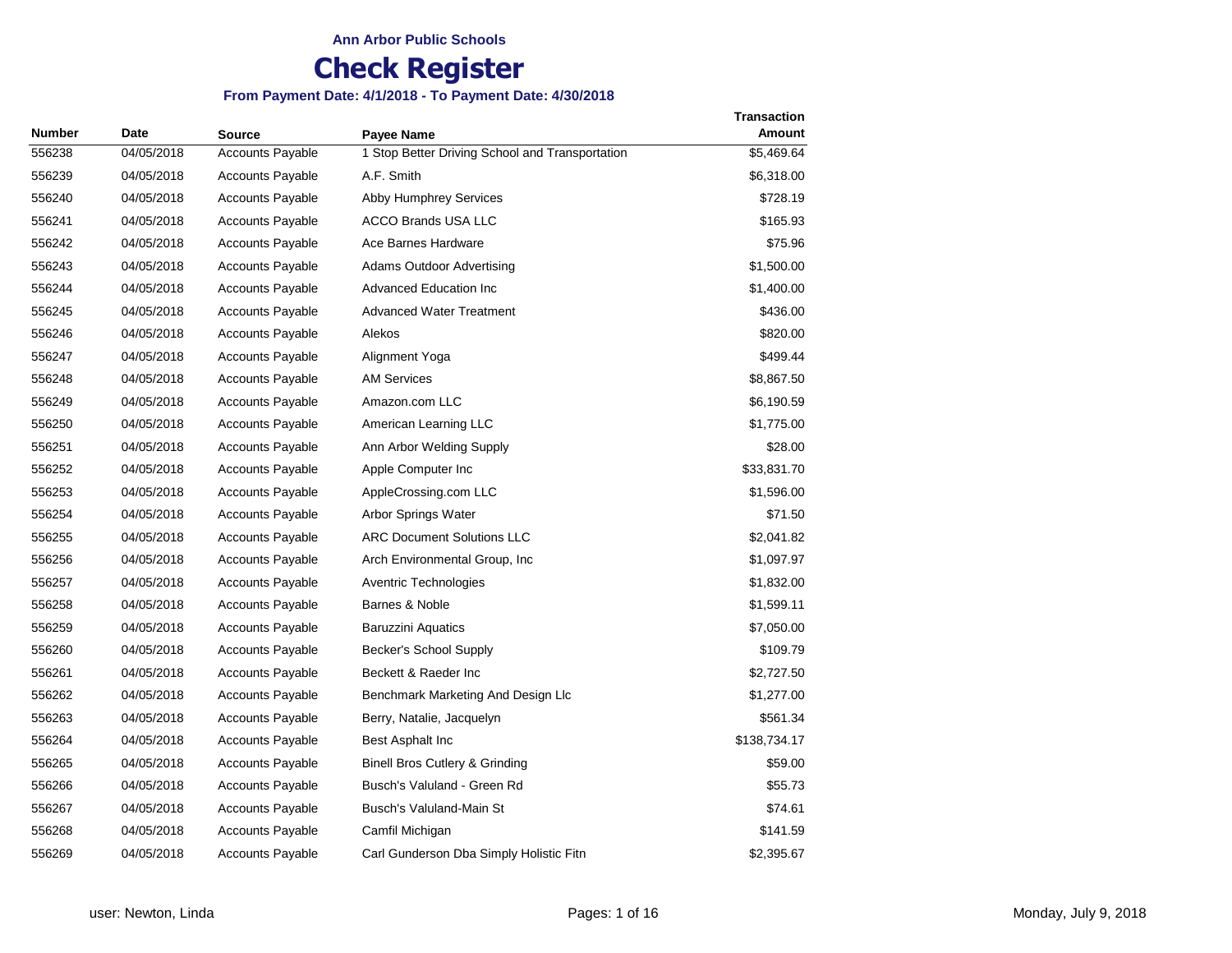| 556270 | 04/05/2018 | <b>Accounts Payable</b> | Carolina Biological Supply Company            | \$565.83     |
|--------|------------|-------------------------|-----------------------------------------------|--------------|
| 556271 | 04/05/2018 | <b>Accounts Payable</b> | Cedar Point Group Sales                       | \$1,950.00   |
| 556272 | 04/05/2018 | <b>Accounts Payable</b> | CEI Michigan LLC                              | \$6,375.00   |
| 556273 | 04/05/2018 | <b>Accounts Payable</b> | Cendrowski, Chelsea                           | \$1,637.28   |
| 556274 | 04/05/2018 | <b>Accounts Payable</b> | Cengage Learning                              | \$8,799.00   |
| 556275 | 04/05/2018 | <b>Accounts Payable</b> | Center for Responsive Schools, Inc.           | \$612.80     |
| 556276 | 04/05/2018 | <b>Accounts Payable</b> | Central Michigan Paper (cmp)                  | \$1,426.00   |
| 556277 | 04/05/2018 | <b>Accounts Payable</b> | Chelsea School District                       | \$538.00     |
| 556278 | 04/05/2018 | <b>Accounts Payable</b> | City Of Ann Arbor Police Dept.                | \$478.32     |
| 556279 | 04/05/2018 | <b>Accounts Payable</b> | City Of Ann Arbor Police Dept.                | \$1,104.47   |
| 556280 | 04/05/2018 | <b>Accounts Payable</b> | City Of Ann Arbor Police Dept.                | \$1,086.24   |
| 556281 | 04/05/2018 | <b>Accounts Payable</b> | City Of Ann Arbor Treasurer                   | \$62,023.63  |
| 556282 | 04/05/2018 | <b>Accounts Payable</b> | Colman Wolf Supply Company                    | \$774.78     |
| 556283 | 04/05/2018 | <b>Accounts Payable</b> | Comcast                                       | \$216.66     |
| 556284 | 04/05/2018 | <b>Accounts Payable</b> | <b>Complete Production System Inc</b>         | \$585.00     |
| 556285 | 04/05/2018 | <b>Accounts Payable</b> | Conner, Sarah                                 | \$678.95     |
| 556286 | 04/05/2018 | <b>Accounts Payable</b> | <b>Constellation New Energy Gas</b>           | \$170,407.03 |
| 556287 | 04/05/2018 | <b>Accounts Payable</b> | Covert, Kimberly, Cundiff                     | \$1,200.00   |
| 556288 | 04/05/2018 | <b>Accounts Payable</b> | Davis Vision                                  | \$2,306.92   |
| 556289 | 04/05/2018 | <b>Accounts Payable</b> | Dell Computers Education Sales Dept           | \$1,125.00   |
| 556290 | 04/05/2018 | <b>Accounts Payable</b> | Demco Inc                                     | \$276.31     |
| 556291 | 04/05/2018 | <b>Accounts Payable</b> | Detroit Edison Or Dte Energy                  | \$170,540.15 |
| 556292 | 04/05/2018 | <b>Accounts Payable</b> | Detroit Institute Of The Arts                 | \$130.00     |
| 556293 | 04/05/2018 | <b>Accounts Payable</b> | Dollar Bill Copying                           | \$314.35     |
| 556294 | 04/05/2018 | <b>Accounts Payable</b> | Drew Lathin Dba Creating Sustainable Landscap | \$306.02     |
| 556295 | 04/05/2018 | <b>Accounts Payable</b> | Duranona, Maria, Victoria                     | \$925.51     |
| 556296 | 04/05/2018 | <b>Accounts Payable</b> | Emmer, Laura                                  | \$678.95     |
| 556297 | 04/05/2018 | <b>Accounts Payable</b> | Ener-Tech Testing                             | \$1,210.00   |
| 556298 | 04/05/2018 | <b>Accounts Payable</b> | Enterprise Rent-A-Car                         | \$692.12     |
| 556299 | 04/05/2018 | <b>Accounts Payable</b> | Fanta, Jane                                   | \$11,960.00  |
| 556300 | 04/05/2018 | <b>Accounts Payable</b> | Fingerle Lumber Co                            | \$30.18      |
| 556301 | 04/05/2018 | <b>Accounts Payable</b> | Follett School Solutions, Inc.                | \$336.84     |
| 556302 | 04/05/2018 | <b>Accounts Payable</b> | <b>Foundation Building Materials</b>          | \$1,458.23   |
| 556303 | 04/05/2018 | <b>Accounts Payable</b> | Fun and Function                              | \$65.93      |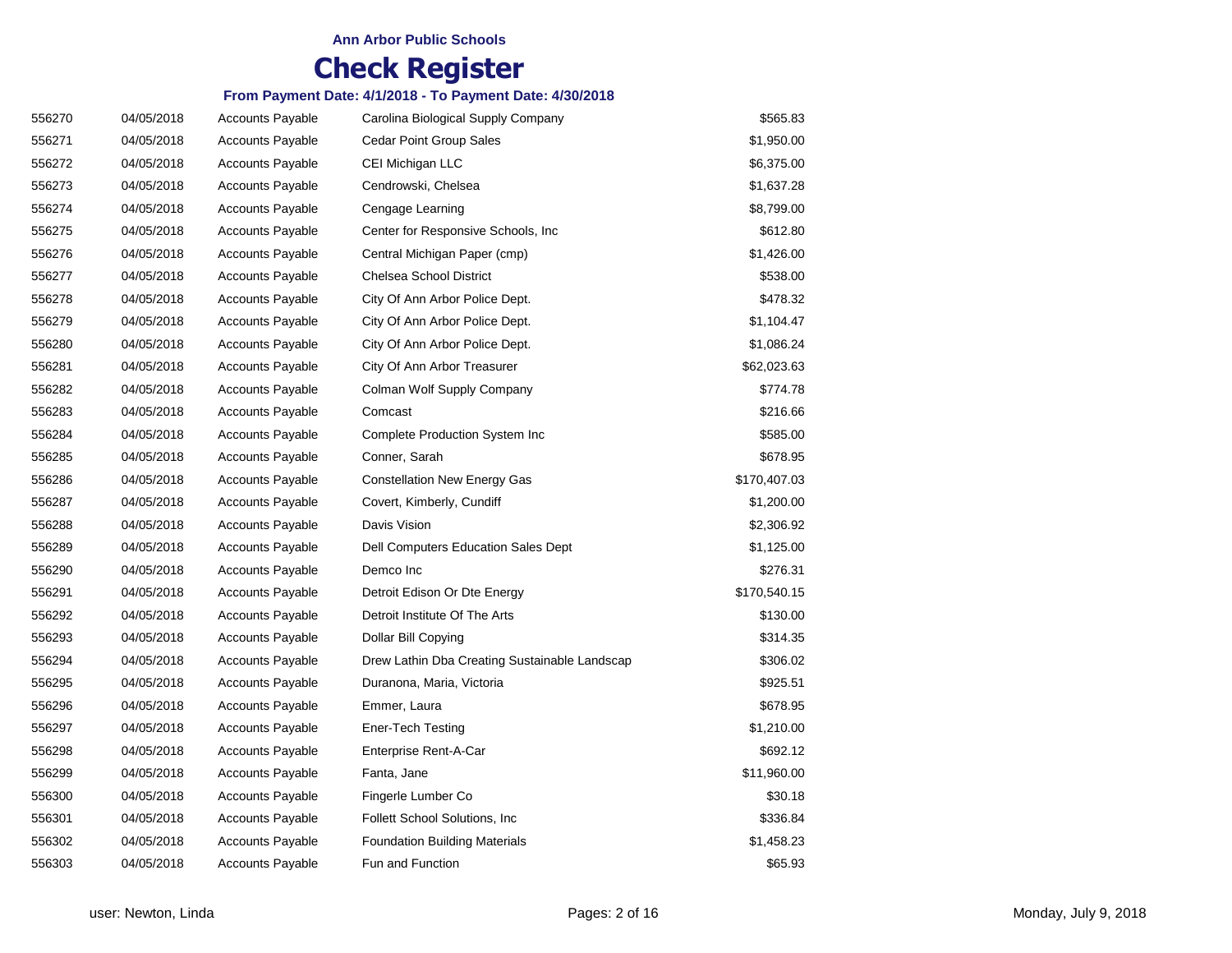| 556304 | 04/05/2018 | <b>Accounts Payable</b> | G-Powers Training                           | \$5,686.00  |
|--------|------------|-------------------------|---------------------------------------------|-------------|
| 556305 | 04/05/2018 | <b>Accounts Payable</b> | GameTime c/o Sinclair Recreation            | \$3,738.70  |
| 556306 | 04/05/2018 | <b>Accounts Payable</b> | <b>GCA Education Services, Inc.</b>         | \$9,123.01  |
| 556307 | 04/05/2018 | <b>Accounts Payable</b> | General Painting Company LLC                | \$3,250.00  |
| 556308 | 04/05/2018 | <b>Accounts Payable</b> | <b>Geraldine Powell</b>                     | \$2,718.62  |
| 556309 | 04/05/2018 | <b>Accounts Payable</b> | Getaway Tours Inc                           | \$4,280.00  |
| 556310 | 04/05/2018 | <b>Accounts Payable</b> | Gordon Food Service                         | \$2,267.41  |
| 556311 | 04/05/2018 | <b>Accounts Payable</b> | Goyette Mechanical Co                       | \$93,257.18 |
| 556312 | 04/05/2018 | <b>Accounts Payable</b> | Great Lakes Environmental Service, Inc.     | \$26,086.64 |
| 556313 | 04/05/2018 | <b>Accounts Payable</b> | Greene, Colleen, Mary                       | \$243.72    |
| 556314 | 04/05/2018 | <b>Accounts Payable</b> | Growing Hope Inc                            | \$327.72    |
| 556315 | 04/05/2018 | <b>Accounts Payable</b> | Hagadone Llc                                | \$1,609.86  |
| 556316 | 04/05/2018 | <b>Accounts Payable</b> | Harbor Freight Tools                        | \$138.95    |
| 556317 | 04/05/2018 | <b>Accounts Payable</b> | <b>Heaney General Contracting</b>           | \$19,781.36 |
| 556318 | 04/05/2018 | <b>Accounts Payable</b> | Heinemann Greenwood Publishing              | \$23,142.95 |
| 556319 | 04/05/2018 | <b>Accounts Payable</b> | Hocking, Lucinda Lee                        | \$919.83    |
| 556320 | 04/05/2018 | <b>Accounts Payable</b> | HOSA - Future Health Professionals          | \$560.00    |
| 556321 | 04/05/2018 | <b>Accounts Payable</b> | Houghton Mifflin Harcourt                   | \$2,252.50  |
| 556322 | 04/05/2018 | <b>Accounts Payable</b> | Hudson, Melissa                             | \$3,666.26  |
| 556323 | 04/05/2018 | <b>Accounts Payable</b> | <b>IDN-Hardware Sales Inc.</b>              | \$1,418.36  |
| 556324 | 04/05/2018 | <b>Accounts Payable</b> | Intrastate Distributors, Inc.               | \$234.75    |
| 556325 | 04/05/2018 | <b>Accounts Payable</b> | J W Pepper & Sons, Inc.                     | \$61.00     |
| 556326 | 04/05/2018 | <b>Accounts Payable</b> | Jacobs, Jennifer                            | \$288.31    |
| 556327 | 04/05/2018 | <b>Accounts Payable</b> | James Lee Michaels Dba Avery Systems An     | \$1,008.00  |
| 556328 | 04/05/2018 | <b>Accounts Payable</b> | Jerusalem Garden Inc                        | \$384.75    |
| 556329 | 04/05/2018 | <b>Accounts Payable</b> | Jewish Family Services Of Washtenaw Cty Inc | \$1,676.20  |
| 556330 | 04/05/2018 | <b>Accounts Payable</b> | <b>JMAM Solutions, LLC</b>                  | \$46.50     |
| 556331 | 04/05/2018 | Accounts Payable        | Johnstone Supply Detroit Group              | \$4,438.52  |
| 556332 | 04/05/2018 | <b>Accounts Payable</b> | Kenneth Courtney Ray                        | \$640.00    |
| 556333 | 04/05/2018 | <b>Accounts Payable</b> | Kyte Metalwerks LLC                         | \$2,250.00  |
| 556334 | 04/05/2018 | <b>Accounts Payable</b> | Lakeshore Learning Materials                | \$22,692.40 |
| 556335 | 04/05/2018 | <b>Accounts Payable</b> | Landmark Tours & Travel                     | \$996.00    |
| 556336 | 04/05/2018 | <b>Accounts Payable</b> | <b>LEGO Brand Retail Inc</b>                | \$2,050.97  |
| 556337 | 04/05/2018 | <b>Accounts Payable</b> | Let's Go Transportation Services            | \$15,177.25 |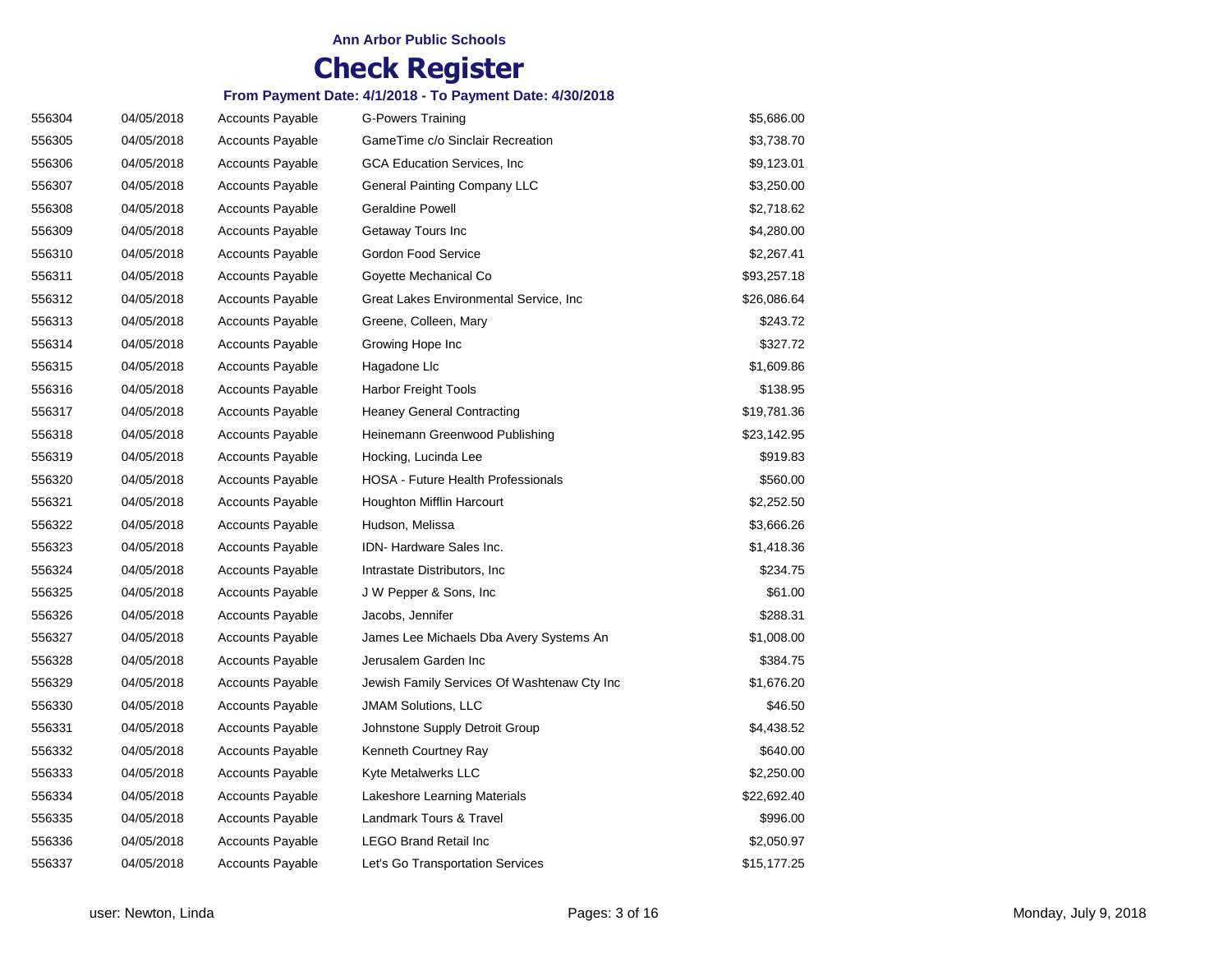| 556338 | 04/05/2018 | <b>Accounts Payable</b> | Lis & Associates                        | \$883.33    |
|--------|------------|-------------------------|-----------------------------------------|-------------|
| 556339 | 04/05/2018 | <b>Accounts Payable</b> | Lowe's Home Centers, Inc.               | \$547.72    |
| 556340 | 04/05/2018 | <b>Accounts Payable</b> | Macprofessionals Inc.                   | \$1,500.00  |
| 556341 | 04/05/2018 | <b>Accounts Payable</b> | Mary Thiefels Treetown Murals           | \$1,784.82  |
| 556342 | 04/05/2018 | <b>Accounts Payable</b> | <b>Mediscan Staffing Services</b>       | \$8,412.50  |
| 556343 | 04/05/2018 | <b>Accounts Payable</b> | Meridian Winds LLC                      | \$90.00     |
| 556344 | 04/05/2018 | <b>Accounts Payable</b> | Mi Amateur Softball Assoc-Masa          | \$810.95    |
| 556345 | 04/05/2018 | <b>Accounts Payable</b> | Mi Assoc Of Admins Of Spec Ed Maase     | \$240.00    |
| 556346 | 04/05/2018 | <b>Accounts Payable</b> | Michigan Academy of Dance & Music       | \$413.66    |
| 556347 | 04/05/2018 | <b>Accounts Payable</b> | Michigan Deca Eastern Michigan Uni      | \$6,448.00  |
| 556348 | 04/05/2018 | <b>Accounts Payable</b> | Michigan HOSA                           | \$780.00    |
| 556349 | 04/05/2018 | <b>Accounts Payable</b> | Michigan Interpreting Services, Inc.    | \$1,680.00  |
| 556350 | 04/05/2018 | <b>Accounts Payable</b> | Michigan Web Press                      | \$12,151.85 |
| 556351 | 04/05/2018 | <b>Accounts Payable</b> | Miotech Sports Medicine Supplies        | \$2,621.75  |
| 556352 | 04/05/2018 | <b>Accounts Payable</b> | Mitchell & Mouat Architects             | \$2,640.00  |
| 556353 | 04/05/2018 | <b>Accounts Payable</b> | Mondo Publishing                        | \$2,437.00  |
| 556354 | 04/05/2018 | <b>Accounts Payable</b> | Music Theatre International             | \$3,120.00  |
| 556355 | 04/05/2018 | <b>Accounts Payable</b> | MyBinding.com                           | \$1,833.50  |
| 556356 | 04/05/2018 | <b>Accounts Payable</b> | N <sub>2y</sub> , Inc                   | \$19,430.91 |
| 556357 | 04/05/2018 | <b>Accounts Payable</b> | <b>Nbs Contract Group</b>               | \$35,913.13 |
| 556358 | 04/05/2018 | <b>Accounts Payable</b> | NCS Pearson, Inc.                       | \$2,981.18  |
| 556359 | 04/05/2018 | <b>Accounts Payable</b> | NUCO <sub>2</sub> Inc                   | \$497.51    |
| 556360 | 04/05/2018 | <b>Accounts Payable</b> | <b>Nystrom Education</b>                | \$4,500.00  |
| 556361 | 04/05/2018 | <b>Accounts Payable</b> | Office Depot                            | \$11,619.83 |
| 556362 | 04/05/2018 | <b>Accounts Payable</b> | Paradise Park                           | \$1,015.63  |
| 556363 | 04/05/2018 | <b>Accounts Payable</b> | <b>Pediatric Therapy Associates</b>     | \$30,281.25 |
| 556364 | 04/05/2018 | <b>Accounts Payable</b> | Pioneer Manufacturing Company           | \$3,729.75  |
| 556365 | 04/05/2018 | <b>Accounts Payable</b> | <b>Pioneer Valley Educational Press</b> | \$22,213.05 |
| 556366 | 04/05/2018 | <b>Accounts Payable</b> | <b>Pitney Bowes</b>                     | \$1,166.67  |
| 556367 | 04/05/2018 | <b>Accounts Payable</b> | Plante & Moran, PLLC                    | \$4,125.00  |
| 556368 | 04/05/2018 | <b>Accounts Payable</b> | Power to Be, LLC                        | \$387.82    |
| 556369 | 04/05/2018 | <b>Accounts Payable</b> | Precision Data Products Inc             | \$258.63    |
| 556370 | 04/05/2018 | <b>Accounts Payable</b> | Presidio Infrastructure Solutions LLC   | \$1,730.00  |
| 556371 | 04/05/2018 | <b>Accounts Payable</b> | ProCare Therapy, Inc.                   | \$1,852.50  |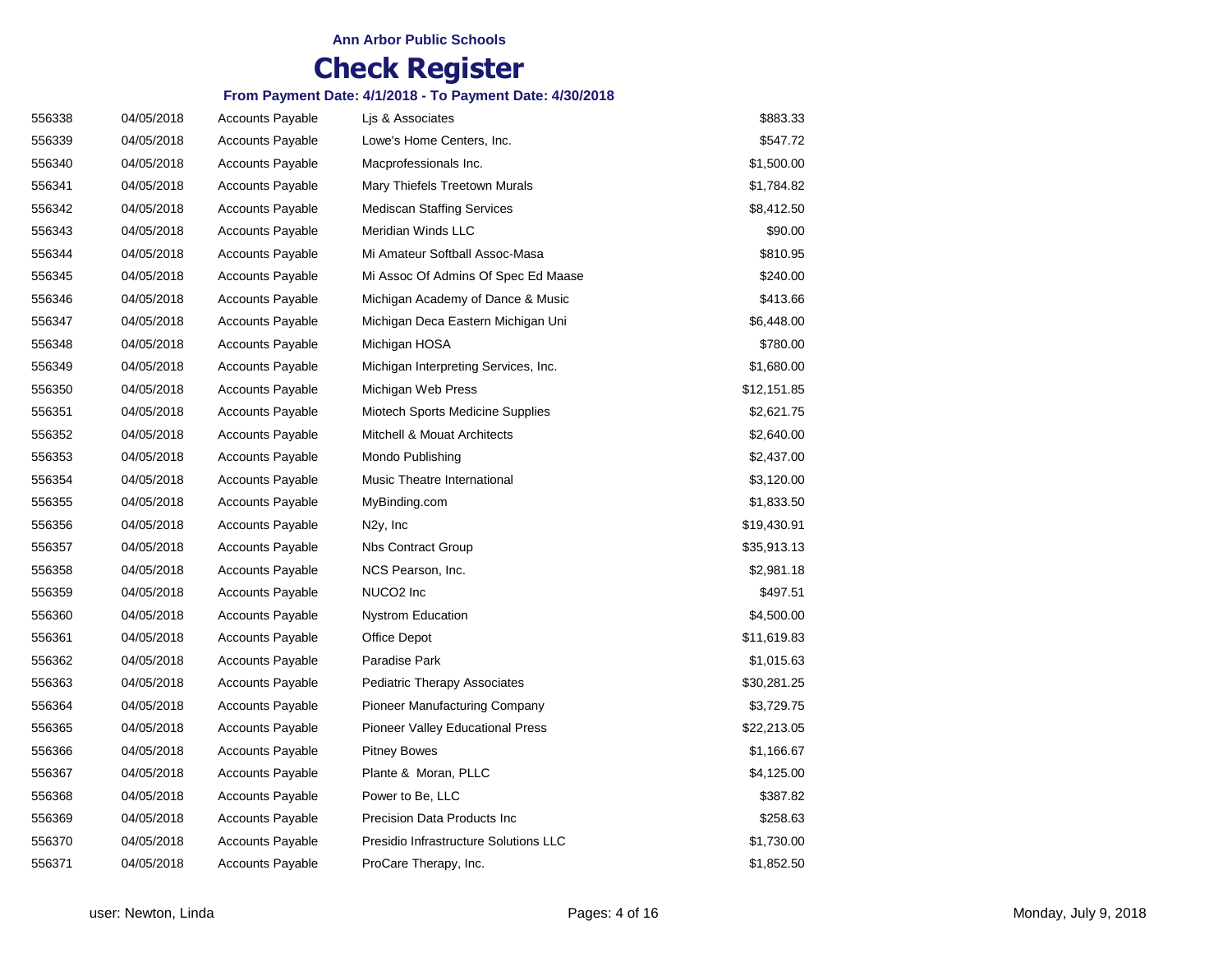| 556372 | 04/05/2018 | <b>Accounts Payable</b> | Process Results, Inc.                              | \$8,476.86  |
|--------|------------|-------------------------|----------------------------------------------------|-------------|
| 556373 | 04/05/2018 | <b>Accounts Payable</b> | Procter & Gamble Distributing                      | \$725.76    |
| 556374 | 04/05/2018 | <b>Accounts Payable</b> | Project Lead The Way, Inc.                         | \$21,280.00 |
| 556375 | 04/05/2018 | <b>Accounts Payable</b> | <b>Quality Roofing</b>                             | \$1,749.26  |
| 556376 | 04/05/2018 | <b>Accounts Payable</b> | <b>Quill Corporation</b>                           | \$966.55    |
| 556377 | 04/05/2018 | <b>Accounts Payable</b> | Read Naturally, Inc                                | \$873.20    |
| 556378 | 04/05/2018 | <b>Accounts Payable</b> | Really Good Stuff                                  | \$1,971.20  |
| 556379 | 04/05/2018 | <b>Accounts Payable</b> | <b>Resolute Educational Solutions</b>              | \$3,750.00  |
| 556380 | 04/05/2018 | <b>Accounts Payable</b> | Risk Security & Investigations                     | \$15,183.32 |
| 556381 | 04/05/2018 | <b>Accounts Payable</b> | Rocket Enterprise, Inc.                            | \$629.40    |
| 556382 | 04/05/2018 | <b>Accounts Payable</b> | Ronan Enterprises, Inc.                            | \$1,719.39  |
| 556384 | 04/05/2018 | <b>Accounts Payable</b> | Schmidt, Kelly                                     | \$270.00    |
| 556385 | 04/05/2018 | <b>Accounts Payable</b> | Schmitz, Vicki                                     | \$166.60    |
| 556386 | 04/05/2018 | <b>Accounts Payable</b> | Scholastic Inc.                                    | \$97.20     |
| 556387 | 04/05/2018 | <b>Accounts Payable</b> | School Specialty Inc*                              | \$938.86    |
| 556388 | 04/05/2018 | <b>Accounts Payable</b> | ScreenLine, L.L.C.                                 | \$480.00    |
| 556389 | 04/05/2018 | <b>Accounts Payable</b> | Sentinel Technologies Inc                          | \$15,405.50 |
| 556390 | 04/05/2018 | <b>Accounts Payable</b> | Service Pro Plumbing & Environmental Contracting I | \$1,005.00  |
| 556391 | 04/05/2018 | <b>Accounts Payable</b> | Simply Organized Life                              | \$84.32     |
| 556392 | 04/05/2018 | <b>Accounts Payable</b> | <b>SJS Educational Solutions</b>                   | \$2,250.00  |
| 556393 | 04/05/2018 | <b>Accounts Payable</b> | Sound Engineering                                  | \$492.50    |
| 556394 | 04/05/2018 | <b>Accounts Payable</b> | South & West Washtenaw Consortium                  | \$89,000.75 |
| 556395 | 04/05/2018 | <b>Accounts Payable</b> | Spirit Assist Hypnotherapy, LLC                    | \$224.82    |
| 556396 | 04/05/2018 | <b>Accounts Payable</b> | Squirrels LLC                                      | \$4,000.00  |
| 556397 | 04/05/2018 | <b>Accounts Payable</b> | Staples Advantage                                  | \$235.41    |
| 556398 | 04/05/2018 | <b>Accounts Payable</b> | State Of Michigan Labor And Economic G             | \$100.00    |
| 556399 | 04/05/2018 | <b>Accounts Payable</b> | Steve's Custom Signs, Inc.                         | \$692.00    |
| 556400 | 04/05/2018 | <b>Accounts Payable</b> | Stone & Dirt                                       | \$3,400.00  |
| 556401 | 04/05/2018 | <b>Accounts Payable</b> | StructureTec Group Corporation                     | \$4,755.00  |
| 556402 | 04/05/2018 | <b>Accounts Payable</b> | Sunbelt & Staffing                                 | \$3,182.50  |
| 556403 | 04/05/2018 | <b>Accounts Payable</b> | Sunglo Restoration Svcs Inc                        | \$39,578.89 |
| 556404 | 04/05/2018 | <b>Accounts Payable</b> | <b>Superior Text</b>                               | \$776.65    |
| 556405 | 04/05/2018 | <b>Accounts Payable</b> | Support For Growing Families LLC                   | \$459.54    |
| 556406 | 04/05/2018 | <b>Accounts Payable</b> | Tango Experience - Ann Arbor, LLC                  | \$1,044.88  |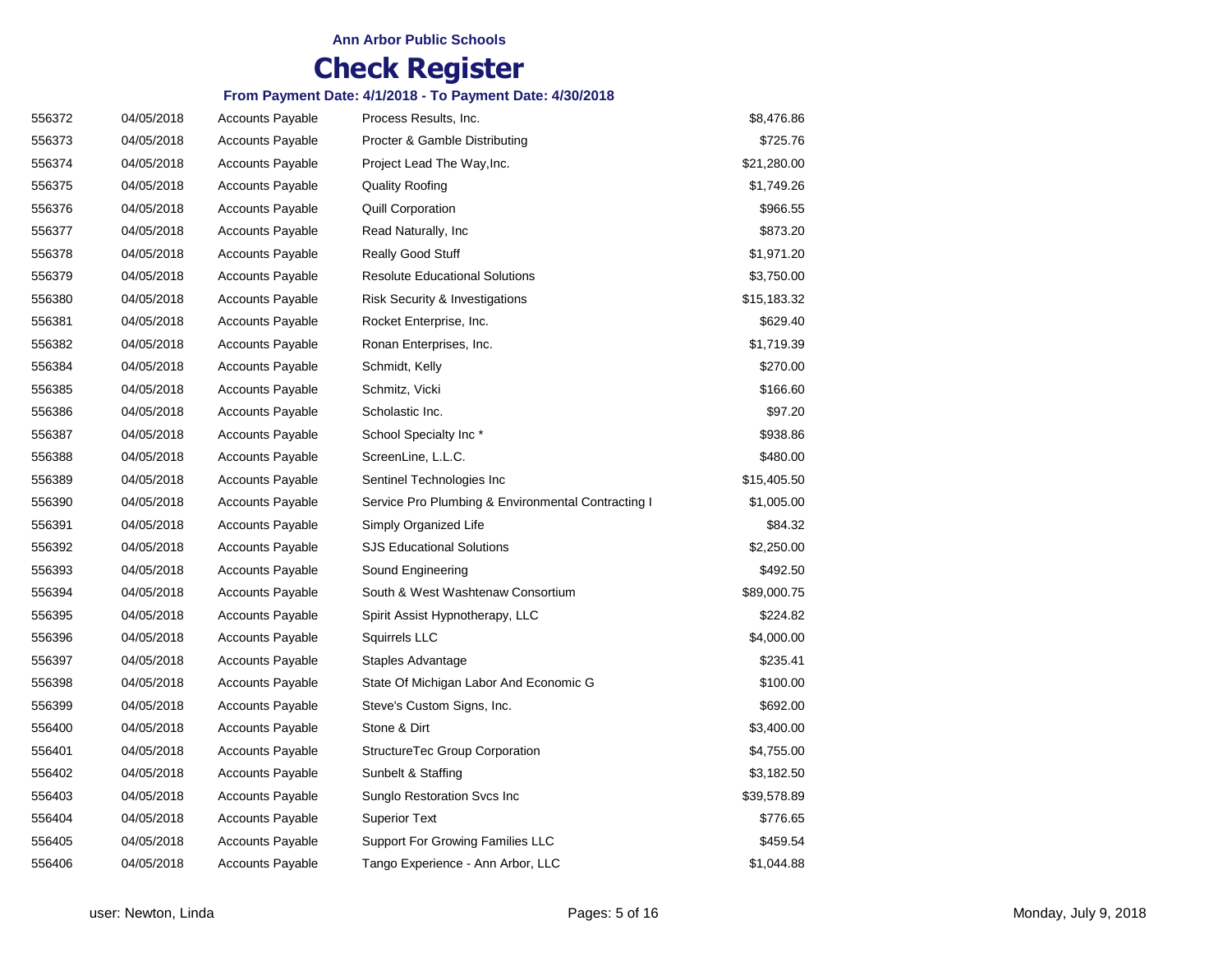| 556407 | 04/05/2018 | <b>Accounts Payable</b> | THE ARGUS-PRESS COMPANY                | \$685.00    |
|--------|------------|-------------------------|----------------------------------------|-------------|
| 556408 | 04/05/2018 | <b>Accounts Payable</b> | The Boomerang Project                  | \$5,790.00  |
| 556409 | 04/05/2018 | <b>Accounts Payable</b> | The Heaney Group                       | \$1,874.22  |
| 556410 | 04/05/2018 | <b>Accounts Payable</b> | TIs Productions, Inc.                  | \$55.70     |
| 556411 | 04/05/2018 | <b>Accounts Payable</b> | <b>Toshiba Business Solutions</b>      | \$400.01    |
| 556412 | 04/05/2018 | <b>Accounts Payable</b> | Toshiba Business Solutions Michigan    | \$18,549.21 |
| 556413 | 04/05/2018 | <b>Accounts Payable</b> | Town & Country Pools                   | \$888.00    |
| 556414 | 04/05/2018 | <b>Accounts Payable</b> | U Of M Varsity Tennis Center           | \$12,289.18 |
| 556415 | 04/05/2018 | <b>Accounts Payable</b> | <b>Underground Printing</b>            | \$4,306.92  |
| 556416 | 04/05/2018 | <b>Accounts Payable</b> | Unit Packaging                         | \$364.56    |
| 556417 | 04/05/2018 | <b>Accounts Payable</b> | University of Michigan / Athletic Dept | \$1,000.00  |
| 556418 | 04/05/2018 | <b>Accounts Payable</b> | University Translator Services         | \$7,956.44  |
| 556419 | 04/05/2018 | <b>Accounts Payable</b> | US Foods, Inc.                         | \$1,250.23  |
| 556420 | 04/05/2018 | <b>Accounts Payable</b> | Vesta Housing Solutions, LLC           | \$23,000.00 |
| 556421 | 04/05/2018 | <b>Accounts Payable</b> | Video And Internet Stuff, Llc          | \$915.00    |
| 556422 | 04/05/2018 | <b>Accounts Payable</b> | Voyager Sopris Learning, Inc.          | \$200.09    |
| 556423 | 04/05/2018 | <b>Accounts Payable</b> | VS America Inc                         | \$15,063.82 |
| 556424 | 04/05/2018 | <b>Accounts Payable</b> | W W Williams Midwest Inc               | \$1,748.93  |
| 556425 | 04/05/2018 | <b>Accounts Payable</b> | W.J.O'Neil Company                     | \$52,302.91 |
| 556426 | 04/05/2018 | <b>Accounts Payable</b> | Walsworth Publishing Company           | \$19,761.16 |
| 556427 | 04/05/2018 | <b>Accounts Payable</b> | Warren Wheeler, CPSI, LLC              | \$4,125.00  |
| 556428 | 04/05/2018 | <b>Accounts Payable</b> | Washtenaw Glass Co                     | \$800.13    |
| 556429 | 04/05/2018 | <b>Accounts Payable</b> | Washtenaw Intermediate School District | \$65,808.65 |
| 556430 | 04/05/2018 | <b>Accounts Payable</b> | Waste Management                       | \$557.18    |
| 556431 | 04/05/2018 | <b>Accounts Payable</b> | Wendy Jo Pennington                    | \$894.68    |
| 556432 | 04/05/2018 | <b>Accounts Payable</b> | West Hawk Industries                   | \$1,774.59  |
| 556433 | 04/05/2018 | <b>Accounts Payable</b> | Cao, Jie                               | \$53.20     |
| 556434 | 04/12/2018 | <b>Accounts Payable</b> | Asset Acceptance LLC                   | \$226.94    |
| 556435 | 04/12/2018 | <b>Accounts Payable</b> | Bruck Law Office, S.C.                 | \$503.30    |
| 556436 | 04/12/2018 | <b>Accounts Payable</b> | Gatestone & Co. International Inc.     | \$202.23    |
| 556437 | 04/12/2018 | <b>Accounts Payable</b> | Gordon Food Service                    | \$631.48    |
| 556438 | 04/12/2018 | <b>Accounts Payable</b> | Michael R. Stillman (P42765)           | \$503.22    |
| 556439 | 04/12/2018 | <b>Accounts Payable</b> | Michigan Guaranty Agency               | \$279.13    |
| 556440 | 04/12/2018 | <b>Accounts Payable</b> | <b>Pioneer Credit Recovery</b>         | \$305.51    |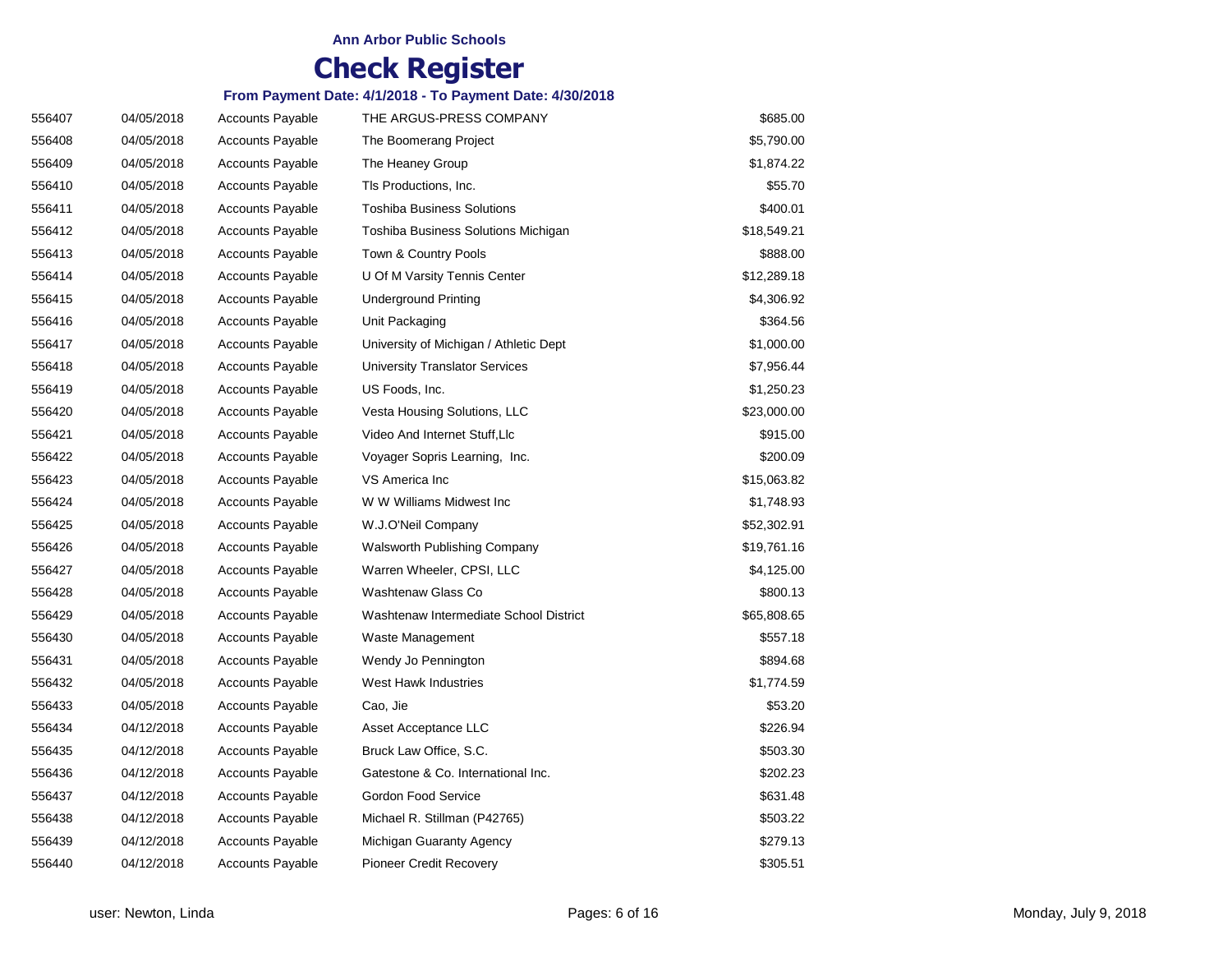#### **Ann Arbor Public Schools**

# **Check Register**

| 556441 | 04/12/2018 | Accounts Payable        | Pioneer High School Petty Cash Or               | \$487.18    |
|--------|------------|-------------------------|-------------------------------------------------|-------------|
| 556442 | 04/12/2018 | <b>Accounts Payable</b> | Portfolio Recovery Associates, LLC              | \$87.43     |
| 556443 | 04/12/2018 | <b>Accounts Payable</b> | U S Dept Of Education                           | \$82.20     |
| 556444 | 04/12/2018 | <b>Accounts Payable</b> | University Of Michigan Credit Union             | \$50.00     |
| 556445 | 04/12/2018 | <b>Accounts Payable</b> | US Department Of Education                      | \$278.91    |
| 556446 | 04/12/2018 | <b>Accounts Payable</b> | US Department Of Education                      | \$305.51    |
| 556447 | 04/12/2018 | <b>Accounts Payable</b> | Weber & Olcese, PLC                             | \$250.49    |
| 556448 | 04/12/2018 | <b>Accounts Payable</b> | Chapter 13 Trustee                              | \$845.63    |
| 556450 | 04/12/2018 | <b>Accounts Payable</b> | Kapnick Insurance Group                         | \$7,957.64  |
| 556451 | 04/12/2018 | <b>Accounts Payable</b> | Kapnick Insurance Group                         | \$6,436.99  |
| 556452 | 04/12/2018 | <b>Accounts Payable</b> | Michigan Guaranty Agency                        | \$201.10    |
| 556453 | 04/12/2018 | <b>Accounts Payable</b> | Michigan State Disbursement Unit                | \$4,068.09  |
| 556454 | 04/12/2018 | <b>Accounts Payable</b> | Office Of The Chapter 13 Trustee                | \$179.63    |
| 556455 | 04/12/2018 | <b>Accounts Payable</b> | Texas Child Support Disburse. Unit              | \$302.31    |
| 556456 | 04/12/2018 | <b>Accounts Payable</b> | U S Department Of Education                     | \$75.98     |
| 556457 | 04/12/2018 | <b>Accounts Payable</b> | U S Dept Of Education                           | \$172.83    |
| 556458 | 04/12/2018 | <b>Accounts Payable</b> | U.S. Department Of Education                    | \$82.92     |
| 556459 | 04/12/2018 | <b>Accounts Payable</b> | Washington State Support Registry               | \$173.88    |
| 556460 | 04/20/2018 | <b>Accounts Payable</b> | 1 Stop Better Driving School and Transportation | \$10,026.52 |
| 556461 | 04/20/2018 | <b>Accounts Payable</b> | A and N Electric, Inc.                          | \$3,192.28  |
| 556462 | 04/20/2018 | <b>Accounts Payable</b> | A.F. Smith                                      | \$1,751.00  |
| 556463 | 04/20/2018 | <b>Accounts Payable</b> | Adams, Sarah                                    | \$500.00    |
| 556464 | 04/20/2018 | <b>Accounts Payable</b> | Alwan, Maya                                     | \$1,000.00  |
| 556465 | 04/20/2018 | <b>Accounts Payable</b> | Amazon.com LLC                                  | \$454.18    |
| 556466 | 04/20/2018 | <b>Accounts Payable</b> | American Red Cross                              | \$1,188.00  |
| 556467 | 04/20/2018 | <b>Accounts Payable</b> | Ann Arbor Observer                              | \$3,708.80  |
| 556468 | 04/20/2018 | <b>Accounts Payable</b> | Ann Arbor Ziebart Speedy Auto Glass             | \$449.00    |
| 556469 | 04/20/2018 | <b>Accounts Payable</b> | Ann Arbor/Ypsilanti Regional Chamber            | \$90.00     |
| 556470 | 04/20/2018 | <b>Accounts Payable</b> | Apple Computer Inc                              | \$999.89    |
| 556471 | 04/20/2018 | <b>Accounts Payable</b> | Apple Computer Inc Professional Service         | \$81.95     |
| 556472 | 04/20/2018 | <b>Accounts Payable</b> | AppleCrossing.com LLC                           | \$255.00    |
| 556473 | 04/20/2018 | <b>Accounts Payable</b> | <b>Arbor Chess</b>                              | \$12,497.34 |
| 556474 | 04/20/2018 | <b>Accounts Payable</b> | <b>Arbor Scientific</b>                         | \$185.00    |
| 556475 | 04/20/2018 | <b>Accounts Payable</b> | Arbor Springs Water                             | \$116.50    |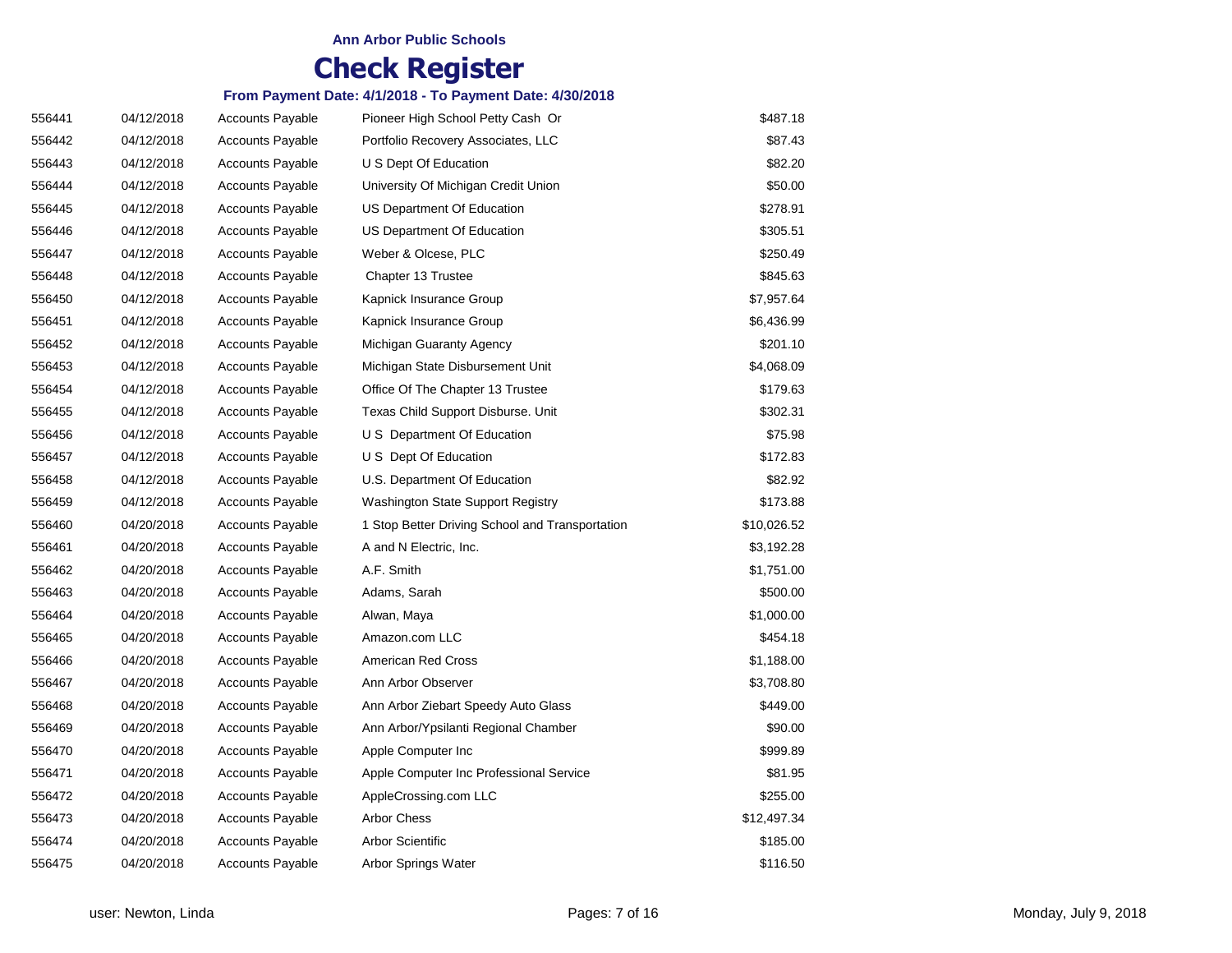| 556476 | 04/20/2018 | Accounts Payable        | <b>ARC Document Solutions LLC</b>               | \$84.46      |
|--------|------------|-------------------------|-------------------------------------------------|--------------|
| 556477 | 04/20/2018 | <b>Accounts Payable</b> | Arch Environmental Group, Inc.                  | \$347.34     |
| 556478 | 04/20/2018 | <b>Accounts Payable</b> | AT&T                                            | \$69.69      |
| 556479 | 04/20/2018 | <b>Accounts Payable</b> | Becker's School Supply                          | \$2,620.57   |
| 556480 | 04/20/2018 | <b>Accounts Payable</b> | Berman, Sandra, S.                              | \$411.43     |
| 556481 | 04/20/2018 | <b>Accounts Payable</b> | Bio-Rad Laboratories Inc                        | \$105.00     |
| 556482 | 04/20/2018 | <b>Accounts Payable</b> | <b>Blick Art Materials LLC</b>                  | \$38.78      |
| 556483 | 04/20/2018 | <b>Accounts Payable</b> | <b>Bodies In Balance Fitness Studio</b>         | \$742.31     |
| 556484 | 04/20/2018 | <b>Accounts Payable</b> | <b>Brain Monkeys LLC</b>                        | \$3,478.25   |
| 556485 | 04/20/2018 | <b>Accounts Payable</b> | <b>Bulldog Records Management Inc</b>           | \$139.39     |
| 556486 | 04/20/2018 | <b>Accounts Payable</b> | <b>Bureau Of Education &amp; Research</b>       | \$904.00     |
| 556487 | 04/20/2018 | <b>Accounts Payable</b> | Busch's Valuland-Main St                        | \$18.84      |
| 556488 | 04/20/2018 | <b>Accounts Payable</b> | Camfil Michigan                                 | \$455.03     |
| 556489 | 04/20/2018 | <b>Accounts Payable</b> | Campbell, Christopher                           | \$3,000.00   |
| 556490 | 04/20/2018 | <b>Accounts Payable</b> | Caniza, Silvana                                 | \$683.74     |
| 556491 | 04/20/2018 | <b>Accounts Payable</b> | Care Transport Inc                              | \$61,635.00  |
| 556492 | 04/20/2018 | <b>Accounts Payable</b> | Carnival Bounce Rentals LLC                     | \$350.00     |
| 556493 | 04/20/2018 | <b>Accounts Payable</b> | Carolina Biological Supply Company              | \$849.00     |
| 556494 | 04/20/2018 | <b>Accounts Payable</b> | <b>CDW Government LLC, CDW Government</b>       | \$7,529.48   |
| 556495 | 04/20/2018 | <b>Accounts Payable</b> | Cellco Partnership Dba Verizon Wireless         | \$10,994.42  |
| 556496 | 04/20/2018 | <b>Accounts Payable</b> | Central Michigan Paper (cmp)                    | \$5,624.00   |
| 556497 | 04/20/2018 | <b>Accounts Payable</b> | Ceridian Corporation/Lifeworks                  | \$5,714.55   |
| 556498 | 04/20/2018 | <b>Accounts Payable</b> | Charles H Wright Museum Of African American His | \$300.00     |
| 556499 | 04/20/2018 | <b>Accounts Payable</b> | Chartwells, Compass Group USA                   | \$319,320.85 |
| 556500 | 04/20/2018 | <b>Accounts Payable</b> | Chippewa Club                                   | \$1,764.00   |
| 556501 | 04/20/2018 | <b>Accounts Payable</b> | <b>Christine Marie Stead</b>                    | \$130.00     |
| 556502 | 04/20/2018 | <b>Accounts Payable</b> | Cintas                                          | \$7,323.42   |
| 556503 | 04/20/2018 | <b>Accounts Payable</b> | City Of Ann Arbor Police Dept.                  | \$3,283.02   |
| 556504 | 04/20/2018 | <b>Accounts Payable</b> | City Of Ann Arbor Treasurer                     | \$36,505.58  |
| 556505 | 04/20/2018 | <b>Accounts Payable</b> | City Of Ann Arbor Treasurer                     | \$300.00     |
| 556506 | 04/20/2018 | <b>Accounts Payable</b> | Colman Wolf Supply Company                      | \$17,248.93  |
| 556507 | 04/20/2018 | <b>Accounts Payable</b> | Commemorative Brands, Inc Dba: Balfour          | \$3,775.65   |
| 556508 | 04/20/2018 | <b>Accounts Payable</b> | Community Music School of Ann Arbor             | \$957.21     |
| 556509 | 04/20/2018 | <b>Accounts Payable</b> | <b>Complete Production System Inc</b>           | \$539.69     |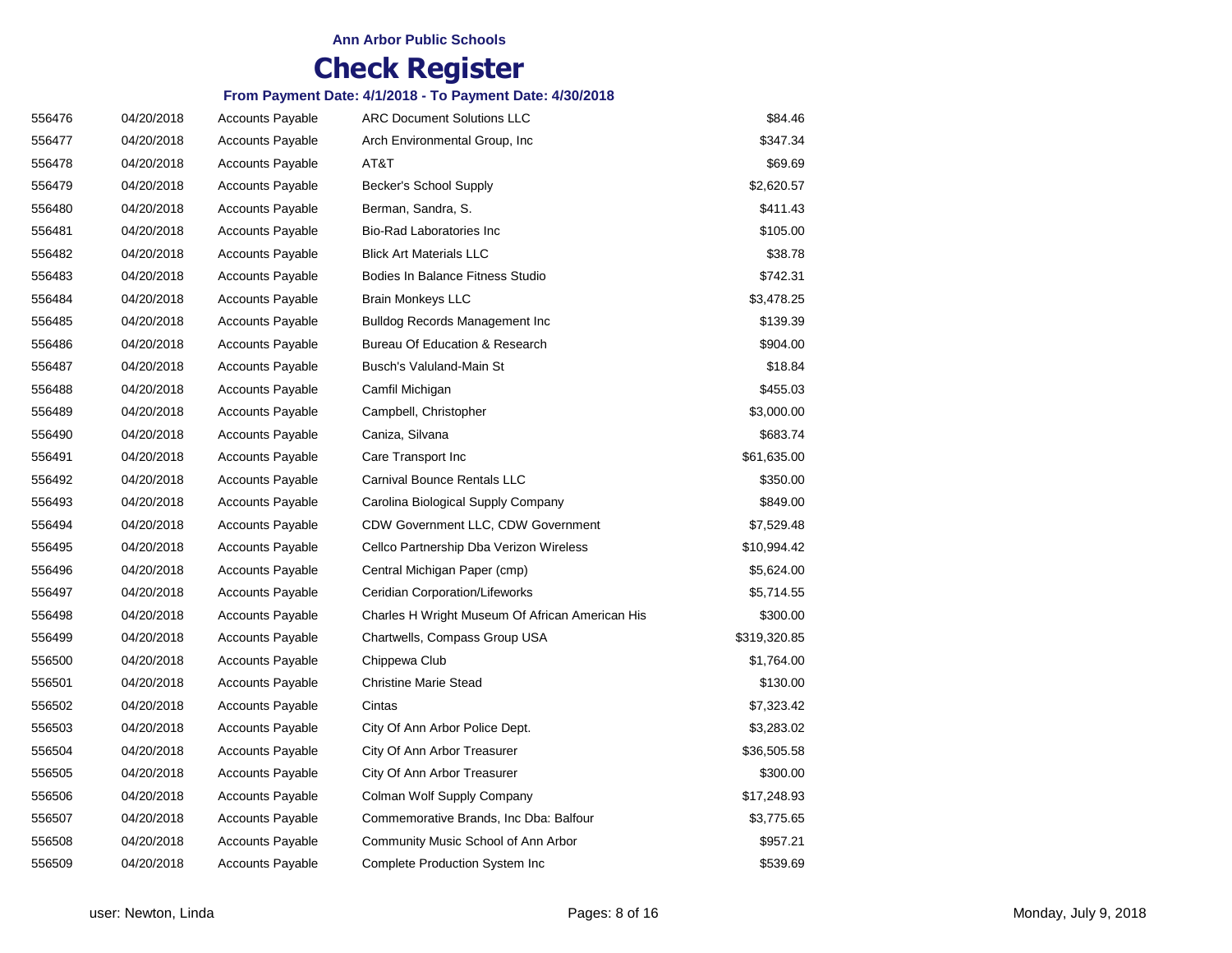| 556510 | 04/20/2018 | <b>Accounts Payable</b> | <b>Cornwell Quality Tools Inc</b>      | \$3,558.99   |
|--------|------------|-------------------------|----------------------------------------|--------------|
| 556511 | 04/20/2018 | <b>Accounts Payable</b> | Covert, Kimberly, Cundiff              | \$1,600.00   |
| 556512 | 04/20/2018 | <b>Accounts Payable</b> | <b>CPO</b> Science                     | \$470.14     |
| 556513 | 04/20/2018 | <b>Accounts Payable</b> | Crisis Prevention Institute Inc        | \$300.00     |
| 556514 | 04/20/2018 | <b>Accounts Payable</b> | Crutchfield, Kerwood, T                | \$1,000.00   |
| 556515 | 04/20/2018 | Accounts Payable        | Deaf Community Advocacy Network        | \$5,190.00   |
| 556516 | 04/20/2018 | <b>Accounts Payable</b> | Demco Inc                              | \$495.07     |
| 556517 | 04/20/2018 | <b>Accounts Payable</b> | Detroit Edison Or Dte Energy           | \$11,006.14  |
| 556518 | 04/20/2018 | <b>Accounts Payable</b> | Devall Design Ltd Csinc                | \$637.50     |
| 556519 | 04/20/2018 | <b>Accounts Payable</b> | Dihydro Services Inc                   | \$212.00     |
| 556520 | 04/20/2018 | <b>Accounts Payable</b> | Dollar Bill Copying                    | \$5,006.05   |
| 556521 | 04/20/2018 | <b>Accounts Payable</b> | Don Johnston Inc                       | \$14,013.00  |
| 556522 | 04/20/2018 | <b>Accounts Payable</b> | Dte Energy                             | \$2,111.66   |
| 556523 | 04/20/2018 | <b>Accounts Payable</b> | Dublin Foods Vending Co.               | \$389.00     |
| 556524 | 04/20/2018 | <b>Accounts Payable</b> | Dummies On The Run Jerry Buffman       | \$1,885.00   |
| 556525 | 04/20/2018 | <b>Accounts Payable</b> | Durham School Services LP              | \$697,079.54 |
| 556526 | 04/20/2018 | <b>Accounts Payable</b> | <b>EAI Education</b>                   | \$13,070.70  |
| 556527 | 04/20/2018 | <b>Accounts Payable</b> | <b>Educational Theatre Association</b> | \$224.00     |
| 556528 | 04/20/2018 | <b>Accounts Payable</b> | Educational Visions Alliance Inc       | \$8,550.00   |
| 556529 | 04/20/2018 | <b>Accounts Payable</b> | <b>EMU Convocation Center</b>          | \$11,461.75  |
| 556530 | 04/20/2018 | <b>Accounts Payable</b> | Enterprise Rent-A-Car                  | \$470.56     |
| 556531 | 04/20/2018 | <b>Accounts Payable</b> | <b>Equal Opportunity Schools</b>       | \$965.77     |
| 556532 | 04/20/2018 | <b>Accounts Payable</b> | Equipment Distributers, Inc.           | \$2,800.40   |
| 556533 | 04/20/2018 | <b>Accounts Payable</b> | <b>Events To Remember</b>              | \$2,482.00   |
| 556534 | 04/20/2018 | <b>Accounts Payable</b> | Fanta, Jane                            | \$6,045.00   |
| 556535 | 04/20/2018 | <b>Accounts Payable</b> | <b>Federal Express Corporation</b>     | \$64.78      |
| 556536 | 04/20/2018 | <b>Accounts Payable</b> | Ferguson Enterprises, Inc.             | \$36,446.58  |
| 556537 | 04/20/2018 | <b>Accounts Payable</b> | Fiber Link Inc                         | \$1,548.50   |
| 556538 | 04/20/2018 | <b>Accounts Payable</b> | Fingerle Lumber Co                     | \$1,624.32   |
| 556539 | 04/20/2018 | <b>Accounts Payable</b> | First Student - Tecumseh               | \$850.00     |
| 556540 | 04/20/2018 | <b>Accounts Payable</b> | Flinn Scientific Co                    | \$936.01     |
| 556541 | 04/20/2018 | <b>Accounts Payable</b> | Flipside Art Studio, LLC               | \$11,827.03  |
| 556542 | 04/20/2018 | <b>Accounts Payable</b> | Follett School Solutions, Inc.         | \$9,109.60   |
| 556543 | 04/20/2018 | <b>Accounts Payable</b> | Forrestal, Garrett                     | \$1,000.00   |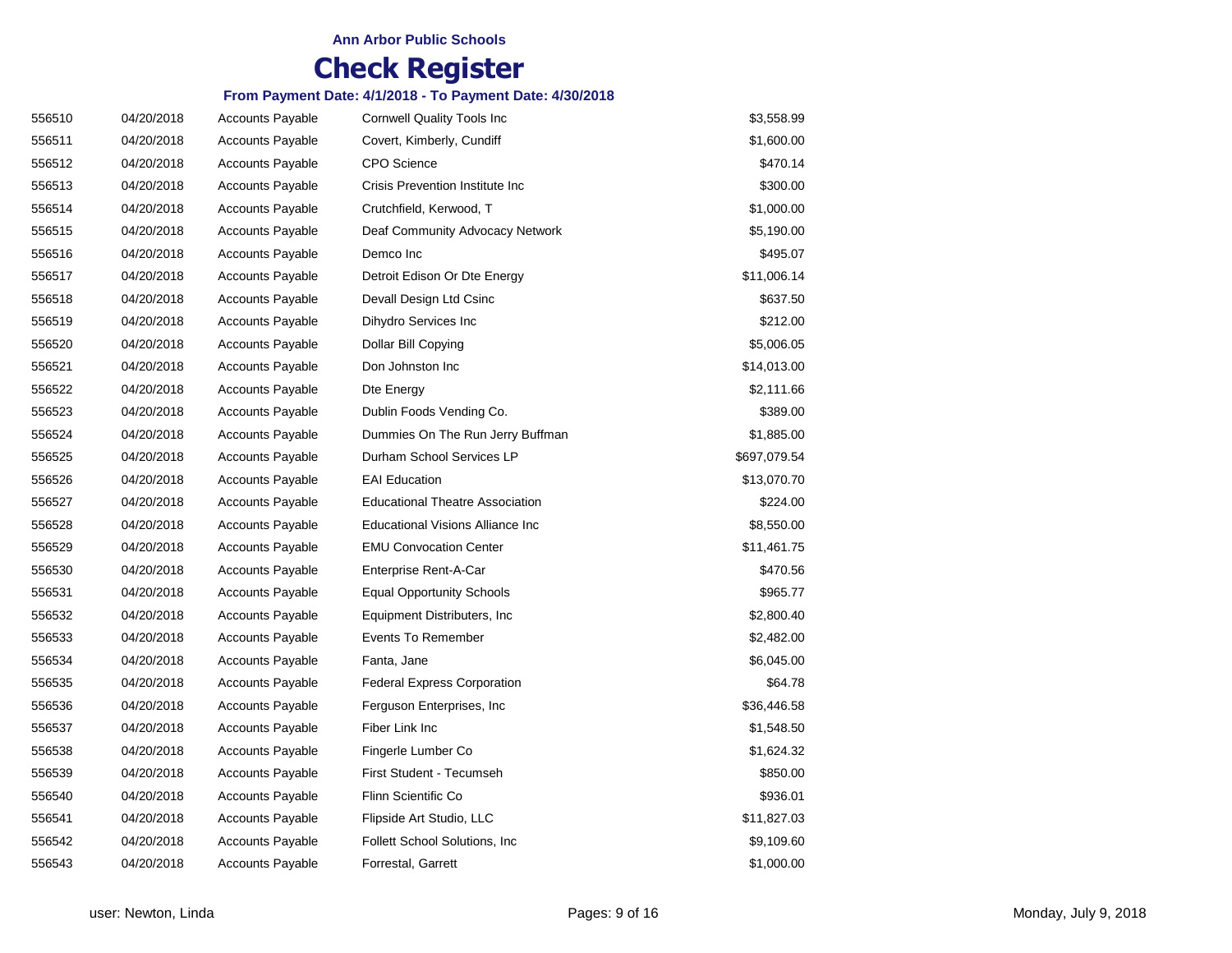| 556544 | 04/20/2018 | <b>Accounts Payable</b> | <b>Franklin Covey</b>                         | \$555.38     |
|--------|------------|-------------------------|-----------------------------------------------|--------------|
| 556545 | 04/20/2018 | <b>Accounts Payable</b> | Fun and Function                              | \$597.75     |
| 556546 | 04/20/2018 | <b>Accounts Payable</b> | Gaynor, Jeffrey, T                            | \$130.00     |
| 556547 | 04/20/2018 | <b>Accounts Payable</b> | GCA Education Services, Inc                   | \$934,690.90 |
| 556548 | 04/20/2018 | <b>Accounts Payable</b> | Getaway Tours Inc                             | \$2,550.00   |
| 556549 | 04/20/2018 | <b>Accounts Payable</b> | Good Sports Limited Ptshp Ann Arbor Ice Cube, | \$796.00     |
| 556550 | 04/20/2018 | <b>Accounts Payable</b> | Gordon Food Service                           | \$4,483.37   |
| 556551 | 04/20/2018 | <b>Accounts Payable</b> | Goyette Mechanical Co                         | \$5,752.18   |
| 556552 | 04/20/2018 | <b>Accounts Payable</b> | Great Lakes Environmental Service, Inc        | \$7,107.50   |
| 556553 | 04/20/2018 | Accounts Payable        | Great Lakes Recreation Company                | \$2,237.25   |
| 556554 | 04/20/2018 | <b>Accounts Payable</b> | Gregory C. Smith Dba Quality Fire Ins         | \$200.00     |
| 556555 | 04/20/2018 | <b>Accounts Payable</b> | Guilford Publications, Inc.                   | \$746.22     |
| 556556 | 04/20/2018 | <b>Accounts Payable</b> | Gwen Briston Gwen Cake Decorating             | \$150.00     |
| 556557 | 04/20/2018 | <b>Accounts Payable</b> | Head Usa Inc Dba Head/Penn Racquet Sp         | \$390.26     |
| 556558 | 04/20/2018 | <b>Accounts Payable</b> | Heinemann Greenwood Publishing                | \$3,415.30   |
| 556559 | 04/20/2018 | <b>Accounts Payable</b> | Hugh O'Brian Youth Leadership HOBY            | \$225.00     |
| 556560 | 04/20/2018 | <b>Accounts Payable</b> | Impressive Promotional Products, LLC          | \$14,549.60  |
| 556561 | 04/20/2018 | <b>Accounts Payable</b> | Indiana Printing and Publishing Company Inc   | \$5,070.00   |
| 556562 | 04/20/2018 | Accounts Payable        | Inspired By Science, LLC                      | \$6,868.36   |
| 556563 | 04/20/2018 | <b>Accounts Payable</b> | Institute for Educational Development         | \$249.00     |
| 556564 | 04/20/2018 | <b>Accounts Payable</b> | International Baccalaureate Organization      | \$5,475.00   |
| 556565 | 04/20/2018 | <b>Accounts Payable</b> | J W Pepper & Sons, Inc                        | \$260.37     |
| 556566 | 04/20/2018 | <b>Accounts Payable</b> | J.C. Ehrlich Pest Control                     | \$2,339.00   |
| 556567 | 04/20/2018 | <b>Accounts Payable</b> | Jack Golden Associates Inc.                   | \$4,498.00   |
| 556568 | 04/20/2018 | <b>Accounts Payable</b> | Jewish Family Services Of Washtenaw Cty Inc   | \$8,080.27   |
| 556569 | 04/20/2018 | <b>Accounts Payable</b> | Jim Jones Enterprises LLC                     | \$750.00     |
| 556570 | 04/20/2018 | <b>Accounts Payable</b> | <b>JMAM Solutions, LLC</b>                    | \$46.50      |
| 556571 | 04/20/2018 | <b>Accounts Payable</b> | Johnson Controls Inc                          | \$3,193.90   |
| 556572 | 04/20/2018 | <b>Accounts Payable</b> | Jostens, Inc                                  | \$1,354.37   |
| 556573 | 04/20/2018 | <b>Accounts Payable</b> | Julia Rosenwald Hathaway                      | \$412.49     |
| 556574 | 04/20/2018 | <b>Accounts Payable</b> | Katherine's Catering & Special Events         | \$6,000.00   |
| 556575 | 04/20/2018 | <b>Accounts Payable</b> | Kelly-Shaieb, Jessica, Leigh                  | \$130.00     |
| 556576 | 04/20/2018 | <b>Accounts Payable</b> | Keytag LLC                                    | \$256.68     |
| 556577 | 04/20/2018 | <b>Accounts Payable</b> | Konica Minolta Business Solutions             | \$758.39     |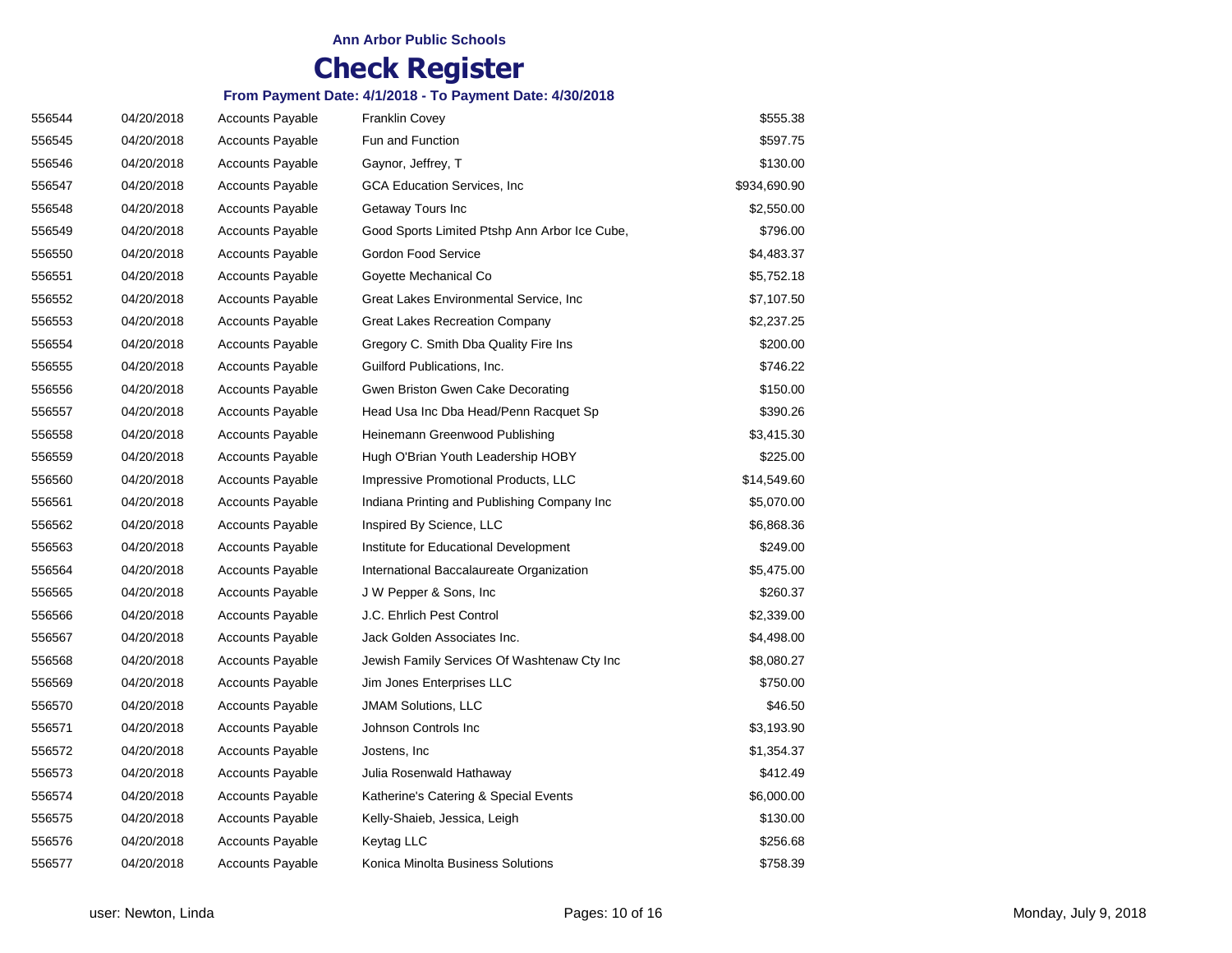| 556578 | 04/20/2018 | <b>Accounts Payable</b> | <b>Kv Sports</b>                          | \$157.90    |
|--------|------------|-------------------------|-------------------------------------------|-------------|
| 556579 | 04/20/2018 | <b>Accounts Payable</b> | Learning From The Heart Llc               | \$417.22    |
| 556580 | 04/20/2018 | <b>Accounts Payable</b> | Lewis, Ryan, M                            | \$3,500.00  |
| 556581 | 04/20/2018 | <b>Accounts Payable</b> | Lindamood-Bell Learning Processes         | \$16,700.00 |
| 556582 | 04/20/2018 | <b>Accounts Payable</b> | Literacy Language & Learning Institute    | \$700.00    |
| 556583 | 04/20/2018 | <b>Accounts Payable</b> | Literati Bookstore                        | \$625.46    |
| 556584 | 04/20/2018 | <b>Accounts Payable</b> | Little Bands LLC                          | \$1,700.00  |
| 556585 | 04/20/2018 | <b>Accounts Payable</b> | Little Caesars Pizza                      | \$25.58     |
| 556586 | 04/20/2018 | <b>Accounts Payable</b> | Louise Tamres The Tamres Group, In        | \$584.71    |
| 556587 | 04/20/2018 | <b>Accounts Payable</b> | Lucks Music Library                       | \$189.00    |
| 556588 | 04/20/2018 | <b>Accounts Payable</b> | Lynda Gronlund                            | \$351.49    |
| 556589 | 04/20/2018 | <b>Accounts Payable</b> | Macomb Intermediate School District       | \$10.00     |
| 556590 | 04/20/2018 | <b>Accounts Payable</b> | Macprofessionals Inc.                     | \$735.00    |
| 556591 | 04/20/2018 | <b>Accounts Payable</b> | <b>MACUL</b>                              | \$475.00    |
| 556592 | 04/20/2018 | <b>Accounts Payable</b> | Mad Science of Detroit                    | \$5,865.00  |
| 556593 | 04/20/2018 | <b>Accounts Payable</b> | Marathon Sportswear, Inc.                 | \$536.68    |
| 556594 | 04/20/2018 | <b>Accounts Payable</b> | <b>Maurice Archer</b>                     | \$2,775.16  |
| 556595 | 04/20/2018 | <b>Accounts Payable</b> | Meltzer, Noah                             | \$1,000.00  |
| 556596 | 04/20/2018 | <b>Accounts Payable</b> | Metro Delivery Inc                        | \$141.05    |
| 556597 | 04/20/2018 | <b>Accounts Payable</b> | Metro On Demand Express, Inc.             | \$1,246.50  |
| 556598 | 04/20/2018 | <b>Accounts Payable</b> | <b>Metro Waste Service</b>                | \$1,292.65  |
| 556599 | 04/20/2018 | <b>Accounts Payable</b> | MI Council for Social Studies (MCSS)      | \$420.00    |
| 556600 | 04/20/2018 | <b>Accounts Payable</b> | Michigan Alternative Athletic Association | \$350.00    |
| 556601 | 04/20/2018 | <b>Accounts Payable</b> | Michigan Deca Eastern Michigan Uni        | \$390.00    |
| 556602 | 04/20/2018 | <b>Accounts Payable</b> | Michigan Futsal Factory Academy, LLC      | \$600.00    |
| 556603 | 04/20/2018 | <b>Accounts Payable</b> | Michigan Interpreting Services, Inc.      | \$1,831.32  |
| 556604 | 04/20/2018 | <b>Accounts Payable</b> | Michigan Power Rodding Inc                | \$1,844.00  |
| 556605 | 04/20/2018 | <b>Accounts Payable</b> | Miller, Jonathan                          | \$500.00    |
| 556606 | 04/20/2018 | <b>Accounts Payable</b> | Miotech Sports Medicine Supplies          | \$1,961.73  |
| 556607 | 04/20/2018 | <b>Accounts Payable</b> | Mitchell, Harmony, Tynisha                | \$130.00    |
| 556608 | 04/20/2018 | <b>Accounts Payable</b> | <b>MLive Media Group</b>                  | \$674.25    |
| 556609 | 04/20/2018 | <b>Accounts Payable</b> | MobyMax, LLC                              | \$1,747.50  |
| 556610 | 04/20/2018 | <b>Accounts Payable</b> | <b>Musical Resources</b>                  | \$669.35    |
| 556611 | 04/20/2018 | <b>Accounts Payable</b> | Nancy Lybrink                             | \$1,003.31  |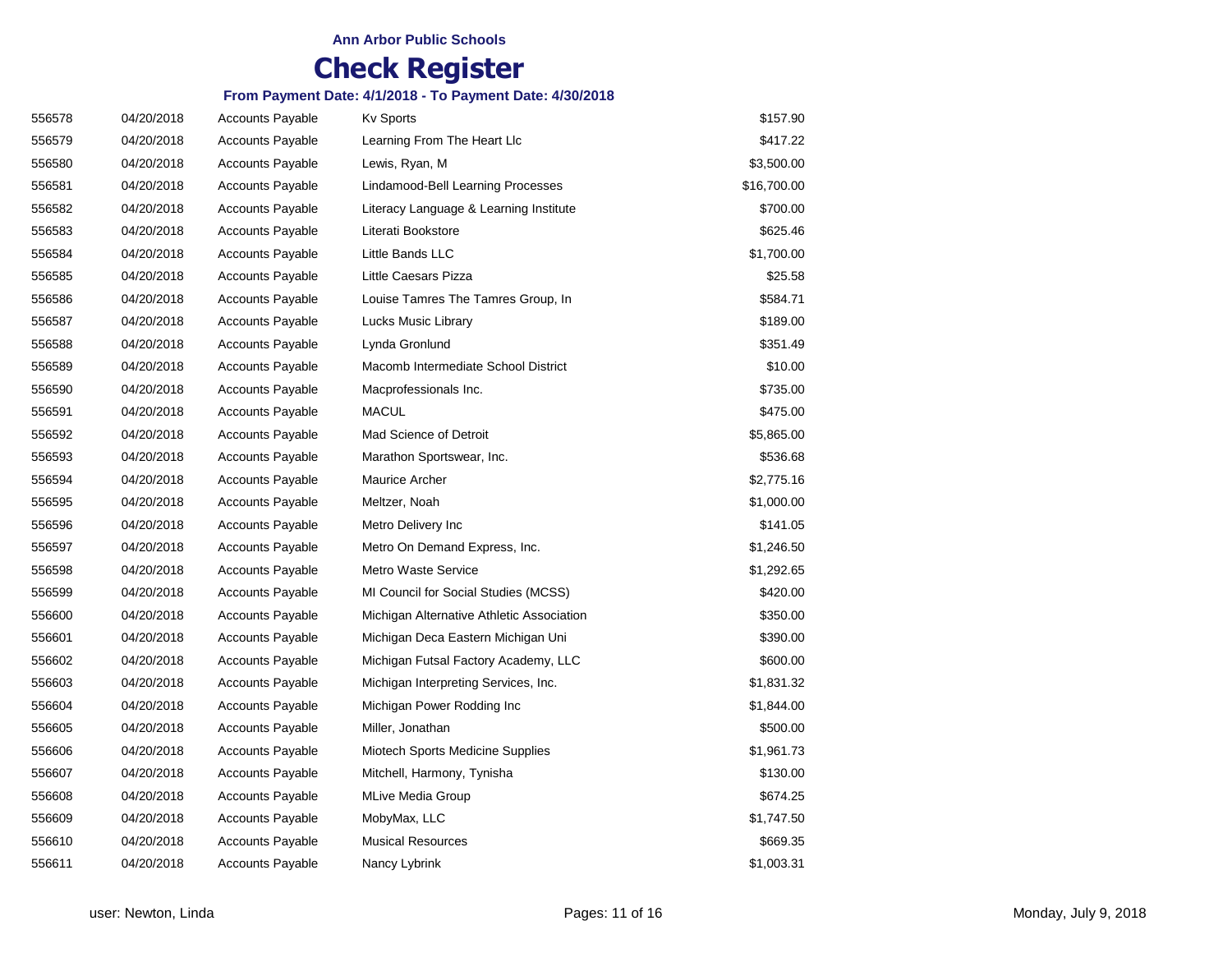| 556612 | 04/20/2018 | <b>Accounts Payable</b> | NeoFunds by Neopost                                | \$71.18     |
|--------|------------|-------------------------|----------------------------------------------------|-------------|
| 556613 | 04/20/2018 | <b>Accounts Payable</b> | Noteflight LLC                                     | \$6,173.10  |
| 556614 | 04/20/2018 | <b>Accounts Payable</b> | NUCO <sub>2</sub> Inc                              | \$370.79    |
| 556615 | 04/20/2018 | <b>Accounts Payable</b> | Office Depot                                       | \$6,402.62  |
| 556616 | 04/20/2018 | <b>Accounts Payable</b> | Patricia Ashford Manley                            | \$130.00    |
| 556617 | 04/20/2018 | <b>Accounts Payable</b> | Peaceful Dragon School                             | \$1,035.59  |
| 556618 | 04/20/2018 | <b>Accounts Payable</b> | Pearson VUE                                        | \$937.50    |
| 556619 | 04/20/2018 | <b>Accounts Payable</b> | PICKLEBALLCENTRAL.COM                              | \$111.90    |
| 556620 | 04/20/2018 | <b>Accounts Payable</b> | Plaques & Such LLC                                 | \$254.64    |
| 556621 | 04/20/2018 | <b>Accounts Payable</b> | Presidio Infrastructure Solutions LLC              | \$1,029.00  |
| 556622 | 04/20/2018 | <b>Accounts Payable</b> | ProCare Therapy, Inc.                              | \$5,557.50  |
| 556623 | 04/20/2018 | <b>Accounts Payable</b> | <b>Quill Corporation</b>                           | \$4,312.44  |
| 556624 | 04/20/2018 | <b>Accounts Payable</b> | <b>Raymond R Gentz</b>                             | \$450.00    |
| 556625 | 04/20/2018 | <b>Accounts Payable</b> | <b>Resolute Educational Solutions</b>              | \$4,425.00  |
| 556626 | 04/20/2018 | <b>Accounts Payable</b> | Revel and Roll                                     | \$915.00    |
| 556627 | 04/20/2018 | <b>Accounts Payable</b> | Rio Grande                                         | \$687.26    |
| 556628 | 04/20/2018 | <b>Accounts Payable</b> | RKA Petroleum Companies, Inc.                      | \$24,442.08 |
| 556629 | 04/20/2018 | <b>Accounts Payable</b> | Rocket Enterprise, Inc.                            | \$3,543.25  |
| 556630 | 04/20/2018 | <b>Accounts Payable</b> | Rogue Fitness                                      | \$434.32    |
| 556631 | 04/20/2018 | <b>Accounts Payable</b> | Safety Systems, Inc.                               | \$450.00    |
| 556632 | 04/20/2018 | <b>Accounts Payable</b> | Safety Systems, Inc.                               | \$150.00    |
| 556633 | 04/20/2018 | <b>Accounts Payable</b> | Sani-Vac Service, Inc.                             | \$17,800.00 |
| 556634 | 04/20/2018 | <b>Accounts Payable</b> | Scholastic Inc                                     | \$1,702.52  |
| 556635 | 04/20/2018 | <b>Accounts Payable</b> | Scholastic Inc.                                    | \$110.00    |
| 556636 | 04/20/2018 | <b>Accounts Payable</b> | School Health Corporation                          | \$529.74    |
| 556637 | 04/20/2018 | <b>Accounts Payable</b> | School Specialty Inc*                              | \$758.01    |
| 556638 | 04/20/2018 | <b>Accounts Payable</b> | Service Pro Plumbing & Environmental Contracting I | \$2,509.42  |
| 556639 | 04/20/2018 | <b>Accounts Payable</b> | Sheraton Ann Arbor Hotel                           | \$14,082.24 |
| 556640 | 04/20/2018 | <b>Accounts Payable</b> | Signs By Tomorrow                                  | \$97.00     |
| 556641 | 04/20/2018 | <b>Accounts Payable</b> | Simone Danyiell Lightfoot                          | \$130.00    |
| 556642 | 04/20/2018 | <b>Accounts Payable</b> | <b>SJS Educational Solutions</b>                   | \$3,450.00  |
| 556643 | 04/20/2018 | <b>Accounts Payable</b> | Speedway Prepaid Card LLC                          | \$4,365.00  |
| 556644 | 04/20/2018 | <b>Accounts Payable</b> | Spencer C Michaud                                  | \$1,072.94  |
| 556645 | 04/20/2018 | <b>Accounts Payable</b> | Sports & Recreation, LLC                           | \$8,510.00  |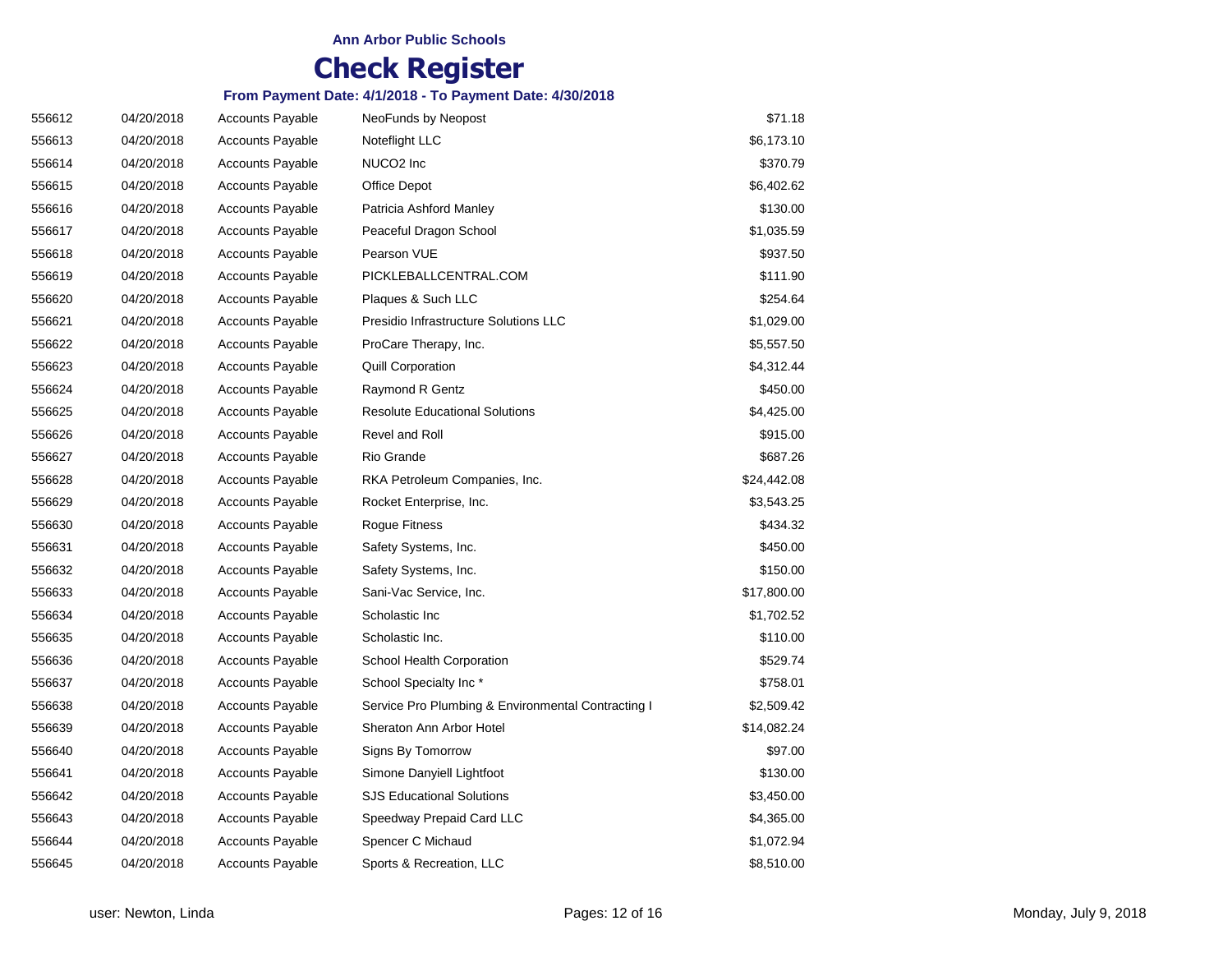| 556646 | 04/20/2018 | <b>Accounts Payable</b> | Stacie Jo Porter                                  | \$4,152.59  |
|--------|------------|-------------------------|---------------------------------------------------|-------------|
| 556647 | 04/20/2018 | <b>Accounts Payable</b> | Stadium Hardware                                  | \$189.81    |
| 556648 | 04/20/2018 | <b>Accounts Payable</b> | Staples Advantage                                 | \$875.31    |
| 556649 | 04/20/2018 | <b>Accounts Payable</b> | State Of Michigan Labor And Economic G            | \$330.00    |
| 556650 | 04/20/2018 | <b>Accounts Payable</b> | Stephen L Burns                                   | \$550.00    |
| 556651 | 04/20/2018 | <b>Accounts Payable</b> | Steve's Custom Signs, Inc.                        | \$2,190.40  |
| 556652 | 04/20/2018 | <b>Accounts Payable</b> | Stevens Disposal & Recycling Services Inc         | \$85.00     |
| 556653 | 04/20/2018 | <b>Accounts Payable</b> | StructureTec Group Corporation                    | \$13,308.50 |
| 556654 | 04/20/2018 | <b>Accounts Payable</b> | Stumps/Shindigz                                   | \$915.49    |
| 556655 | 04/20/2018 | <b>Accounts Payable</b> | Sunbelt & Staffing                                | \$5,728.50  |
| 556656 | 04/20/2018 | <b>Accounts Payable</b> | <b>Susan Eunice Baskett</b>                       | \$130.00    |
| 556657 | 04/20/2018 | <b>Accounts Payable</b> | Todd Wenzel Buick GMC of Westland, Inc.           | \$30,419.20 |
| 556658 | 04/20/2018 | <b>Accounts Payable</b> | Toshiba Business Solutions Michigan               | \$182.71    |
| 556659 | 04/20/2018 | <b>Accounts Payable</b> | <b>Total Armored Car Service Inc</b>              | \$242.58    |
| 556660 | 04/20/2018 | <b>Accounts Payable</b> | TregoEd, Inc.                                     | \$2,500.00  |
| 556661 | 04/20/2018 | <b>Accounts Payable</b> | Troy High School                                  | \$500.00    |
| 556662 | 04/20/2018 | <b>Accounts Payable</b> | U Of Michigan Dept Of Recreational                | \$8,991.00  |
| 556663 | 04/20/2018 | <b>Accounts Payable</b> | Unit Packaging                                    | \$552.01    |
| 556664 | 04/20/2018 | <b>Accounts Payable</b> | United Sonz Inc                                   | \$1,404.00  |
| 556665 | 04/20/2018 | <b>Accounts Payable</b> | <b>University Musical Society</b>                 | \$668.00    |
| 556666 | 04/20/2018 | <b>Accounts Payable</b> | University of Notre Dame                          | \$695.00    |
| 556667 | 04/20/2018 | <b>Accounts Payable</b> | Us F.i.r.s.t.                                     | \$4,000.00  |
| 556668 | 04/20/2018 | <b>Accounts Payable</b> | US Foods, Inc.                                    | \$424.95    |
| 556669 | 04/20/2018 | <b>Accounts Payable</b> | Vincent York's Jazzistry                          | \$750.00    |
| 556670 | 04/20/2018 | <b>Accounts Payable</b> | W.J.O'Neil Company                                | \$81,517.00 |
| 556671 | 04/20/2018 | <b>Accounts Payable</b> | <b>Washtenaw Communications</b>                   | \$896.75    |
| 556672 | 04/20/2018 | <b>Accounts Payable</b> | Washtenaw County Dept-Public Health Environ Healt | \$17,520.00 |
| 556673 | 04/20/2018 | <b>Accounts Payable</b> | Washtenaw Intermediate School District            | \$1,586.00  |
| 556674 | 04/20/2018 | <b>Accounts Payable</b> | Wiltec Technologies, Inc.                         | \$6,818.30  |
| 556675 | 04/20/2018 | <b>Accounts Payable</b> | <b>Wolverine Sports Supply</b>                    | \$526.50    |
| 556676 | 04/20/2018 | <b>Accounts Payable</b> | <b>Woodworkers Source</b>                         | \$167.54    |
| 556677 | 04/20/2018 | <b>Accounts Payable</b> | Young, Larrea, Alissa                             | \$2,500.00  |
| 556678 | 04/20/2018 | <b>Accounts Payable</b> | Zaner-Bloser                                      | \$131.00    |
| 556679 | 04/20/2018 | <b>Accounts Payable</b> | Aibahadily, Sarah                                 | \$56.90     |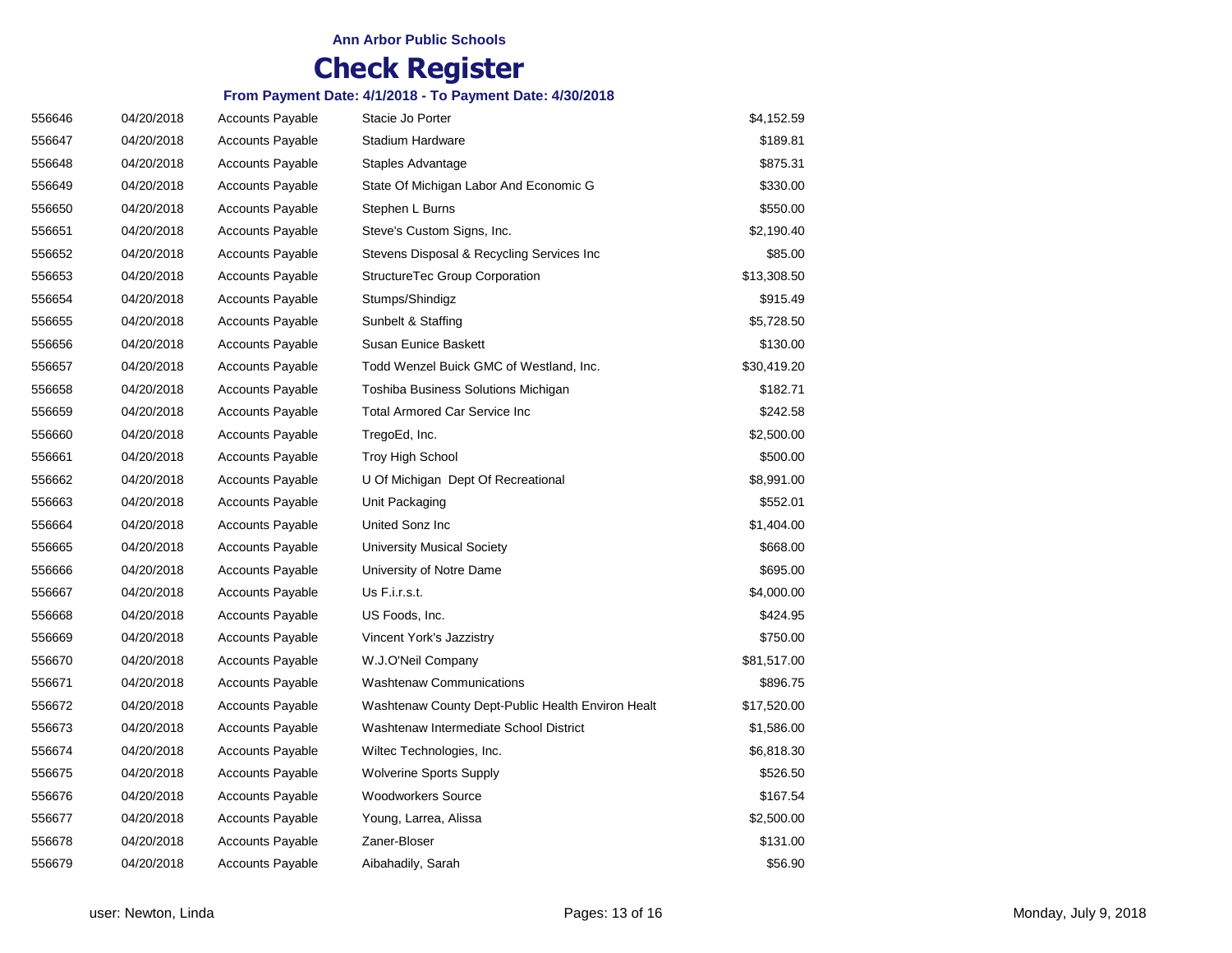| 556680 | 04/20/2018 | <b>Accounts Payable</b> | Baker, Robert                                     | \$28.39     |
|--------|------------|-------------------------|---------------------------------------------------|-------------|
| 556681 | 04/20/2018 | <b>Accounts Payable</b> | Boerkoel, Ben                                     | \$150.86    |
| 556682 | 04/20/2018 | <b>Accounts Payable</b> | Cotitsas, Vasilia                                 | \$15.00     |
| 556683 | 04/20/2018 | <b>Accounts Payable</b> | Hagan, Melanie                                    | \$278.00    |
| 556684 | 04/20/2018 | <b>Accounts Payable</b> | Jury, Arlene                                      | \$70.74     |
| 556685 | 04/20/2018 | <b>Accounts Payable</b> | Mosher, Elizabeth                                 | \$63.00     |
| 556686 | 04/20/2018 | <b>Accounts Payable</b> | Stankus, Rhonda                                   | \$250.00    |
| 556687 | 04/20/2018 | <b>Accounts Payable</b> | Vespremi, Stacy                                   | \$96.79     |
| 556688 | 04/20/2018 | <b>Accounts Payable</b> | Webber, RJ                                        | \$79.57     |
| 556689 | 04/24/2018 | <b>Accounts Payable</b> | National Council of Teachers of Mathematics       | \$1,010.00  |
| 556690 | 04/27/2018 | <b>Accounts Payable</b> | Asset Acceptance LLC                              | \$193.75    |
| 556691 | 04/27/2018 | <b>Accounts Payable</b> | Blue Care Network Of Michigan                     | \$37,598.40 |
| 556692 | 04/27/2018 | <b>Accounts Payable</b> | Bruck Law Office, S.C.                            | \$503.30    |
| 556693 | 04/27/2018 | <b>Accounts Payable</b> | Gatestone & Co. International Inc.                | \$180.23    |
| 556694 | 04/27/2018 | <b>Accounts Payable</b> | Mea Financial Services Inc Group Term Life        | \$4,434.07  |
| 556695 | 04/27/2018 | <b>Accounts Payable</b> | Messa 370 (COBRA)                                 | \$23.70     |
| 556696 | 04/27/2018 | <b>Accounts Payable</b> | Messa 370 (COBRA)                                 | \$938.83    |
| 556697 | 04/27/2018 | <b>Accounts Payable</b> | Michael R. Stillman (P42765)                      | \$503.22    |
| 556698 | 04/27/2018 | <b>Accounts Payable</b> | Michigan Guaranty Agency                          | \$279.13    |
| 556699 | 04/27/2018 | <b>Accounts Payable</b> | <b>Pioneer Credit Recovery</b>                    | \$305.51    |
| 556700 | 04/27/2018 | <b>Accounts Payable</b> | Portfolio Recovery Associates, LLC                | \$87.43     |
| 556701 | 04/27/2018 | <b>Accounts Payable</b> | Set-Seg (opt & Gtl)                               | \$1,130.25  |
| 556702 | 04/27/2018 | <b>Accounts Payable</b> | U S Dept Of Education                             | \$82.20     |
| 556703 | 04/27/2018 | <b>Accounts Payable</b> | University Of Michigan Credit Union               | \$50.00     |
| 556704 | 04/27/2018 | <b>Accounts Payable</b> | Unum Life Insurance Company Of America            | \$3,331.28  |
| 556705 | 04/27/2018 | <b>Accounts Payable</b> | Unum Long/Short Term Insurance Company Of America | \$11,703.19 |
| 556706 | 04/27/2018 | <b>Accounts Payable</b> | US Department Of Education                        | \$305.51    |
| 556707 | 04/27/2018 | <b>Accounts Payable</b> | US Department Of Education                        | \$278.91    |
| 556708 | 04/27/2018 | <b>Accounts Payable</b> | Weber & Olcese, PLC                               | \$218.15    |
| 556709 | 04/27/2018 | <b>Accounts Payable</b> | Chapter 13 Trustee                                | \$732.55    |
| 556710 | 04/27/2018 | <b>Accounts Payable</b> | <b>AAPS Educational Foundation</b>                | \$3,155.00  |
| 556711 | 04/27/2018 | <b>Accounts Payable</b> | Kapnick Insurance Group                           | \$7,957.64  |
| 556712 | 04/27/2018 | <b>Accounts Payable</b> | Kapnick Insurance Group                           | \$6,436.99  |
| 556713 | 04/27/2018 | <b>Accounts Payable</b> | Michigan Guaranty Agency                          | \$201.10    |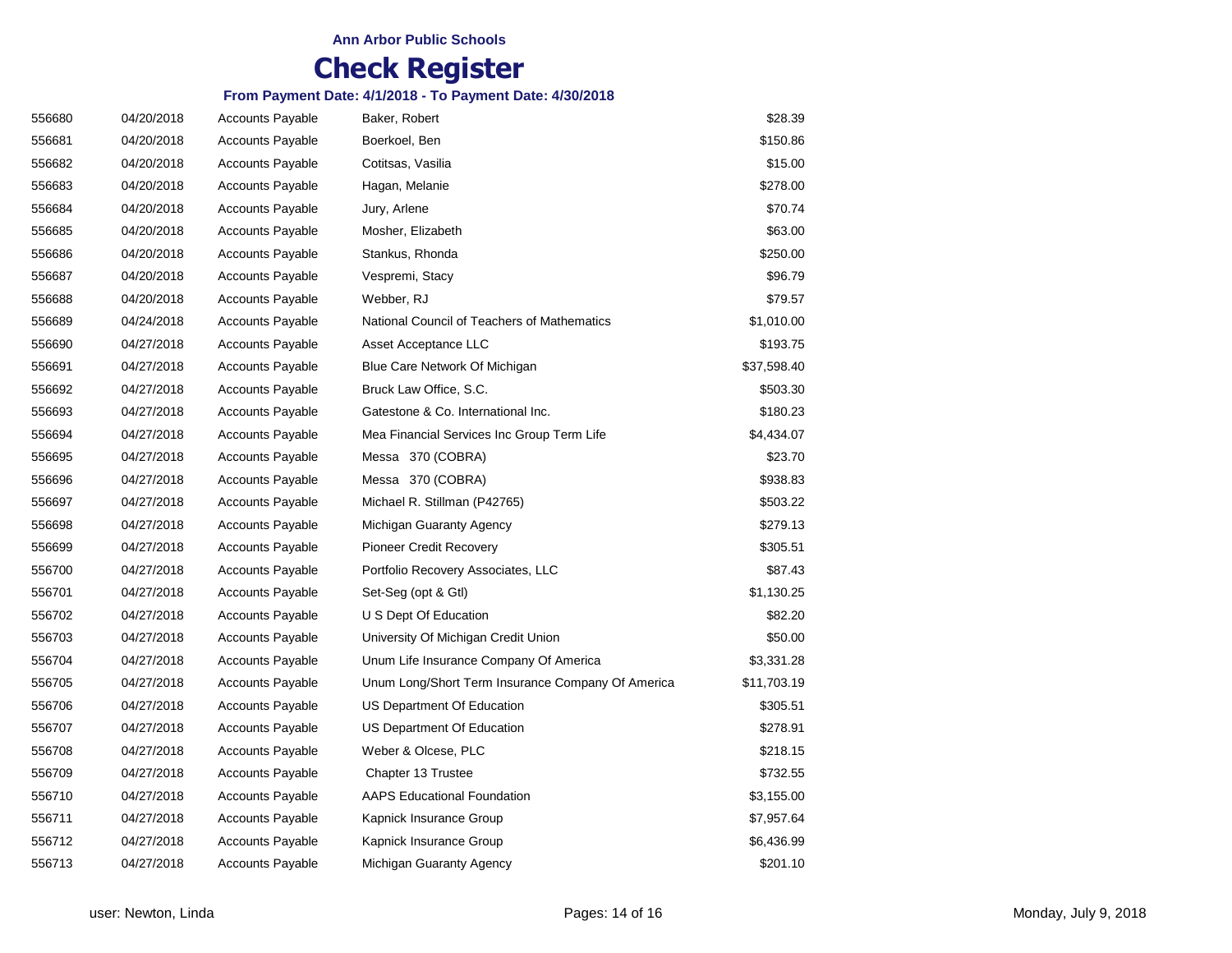#### **Ann Arbor Public Schools**

# **Check Register**

#### **From Payment Date: 4/1/2018 - To Payment Date: 4/30/2018**

| 556714                    | 04/27/2018 | <b>Accounts Payable</b> | Michigan State Disbursement Unit         | \$4,001.66     |
|---------------------------|------------|-------------------------|------------------------------------------|----------------|
| 556715                    | 04/27/2018 | <b>Accounts Payable</b> | Office Of The Chapter 13 Trustee         | \$179.63       |
| 556716                    | 04/27/2018 | <b>Accounts Payable</b> | Texas Child Support Disburse. Unit       | \$302.31       |
| 556717                    | 04/27/2018 | <b>Accounts Payable</b> | U S Department Of Education              | \$75.99        |
| 556718                    | 04/27/2018 | <b>Accounts Payable</b> | U S Dept Of Education                    | \$172.83       |
| 556719                    | 04/27/2018 | <b>Accounts Payable</b> | U. S. Department Of Education            | \$3.78         |
| 556720                    | 04/27/2018 | <b>Accounts Payable</b> | U.S. Department Of Education             | \$82.92        |
| 556721                    | 04/27/2018 | <b>Accounts Payable</b> | Washington State Support Registry        | \$230.76       |
| <b>Type Check Totals:</b> |            | 482 Transactions        |                                          | \$4,481,795.34 |
| <u>EFT</u>                |            |                         |                                          |                |
| 187525                    | 04/02/2018 | <b>Accounts Payable</b> | FICA -SOCIAL SECURITY                    | \$726,377.92   |
| 187526                    | 04/02/2018 | <b>Accounts Payable</b> | Internal Revenue Service - Payroll Taxes | \$371,505.10   |
| 187527                    | 04/02/2018 | <b>Accounts Payable</b> | State Of Michigan - Payroll Taxes        | \$161,021.45   |
| 190316                    | 04/16/2018 | <b>Accounts Payable</b> | FICA - SOCIAL SECURITY                   | \$722,622.64   |
| 190317                    | 04/16/2018 | <b>Accounts Payable</b> | Internal Revenue Service - Payroll Taxes | \$375,484.54   |
| 190318                    | 04/16/2018 | <b>Accounts Payable</b> | State Of Michigan - Payroll Taxes        | \$160,712.76   |
| 190319                    | 04/10/2018 | <b>Accounts Payable</b> | <b>PCMI</b>                              | \$4,654.36     |
| 191253                    | 04/23/2018 | <b>Accounts Payable</b> | FICA - SOCIAL SECURITY                   | \$311,870.86   |
| 191254                    | 04/23/2018 | <b>Accounts Payable</b> | Internal Revenue Service - Payroll Taxes | \$254,585.32   |
| 191255                    | 04/23/2018 | <b>Accounts Payable</b> | State Of Michigan - Payroll Taxes        | \$86,644.29    |
| 194066                    | 04/30/2018 | <b>Accounts Payable</b> | State Of Michigan - Payroll Taxes        | \$168,133.96   |
| 194067                    | 04/30/2018 | <b>Accounts Payable</b> | FICA - SOCIAL SECURITY                   | \$752,972.72   |
| 194068                    | 04/30/2018 | <b>Accounts Payable</b> | Internal Revenue Service - Payroll Taxes | \$405,833.48   |
| 194073                    | 04/24/2018 | <b>Accounts Payable</b> | <b>PCMI</b>                              | \$149,602.89   |
| 196996                    | 04/29/2018 | <b>Accounts Payable</b> | AAPS MasterCard (Finance Dept Use Only)  | \$155,718.84   |
| Type EFT Totals:          |            | 15 Transactions         |                                          | \$4,807,741.13 |

Chase-Checking - General Fund -Checking Totals

| <b>Status</b> | Count | Transaction Amount Reconciled Amount |                |
|---------------|-------|--------------------------------------|----------------|
| Open          | 482   | \$4,481,795.34                       | \$4,459,587.75 |
| Reconciled    |       | \$0.00                               | \$0.00         |
| Stopped       |       | \$0.00                               | \$0.00         |
| Total         | 482   | \$4,481,795.34                       | \$4,459,587.75 |